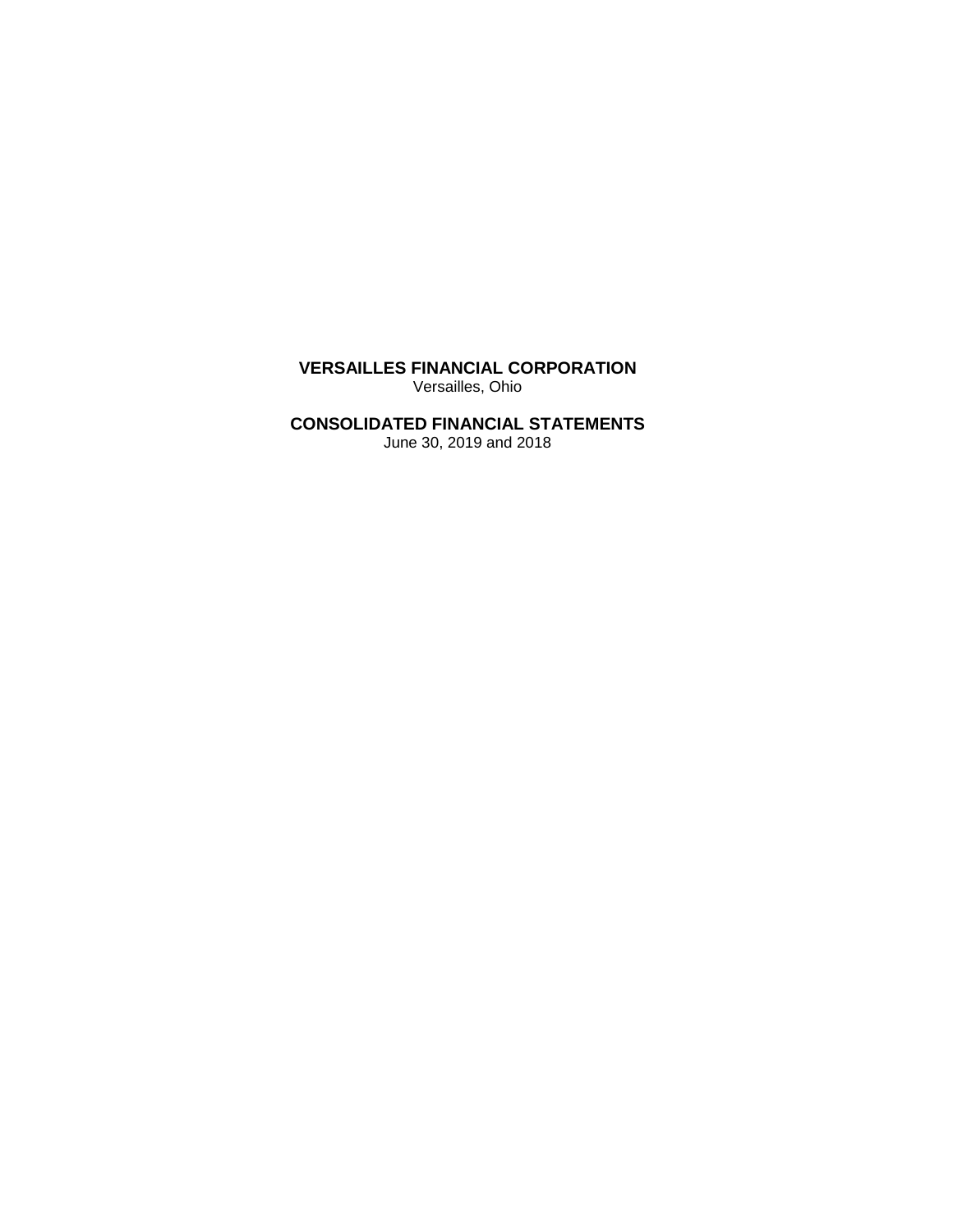# VERSAILLES FINANCIAL CORPORATION Versailles, Ohio

CONSOLIDATED FINANCIAL STATEMENTS June 30, 2019 and 2018

# **CONTENTS**

| CONSOLIDATED FINANCIAL STATEMENTS |  |
|-----------------------------------|--|
|                                   |  |
|                                   |  |
|                                   |  |
|                                   |  |
|                                   |  |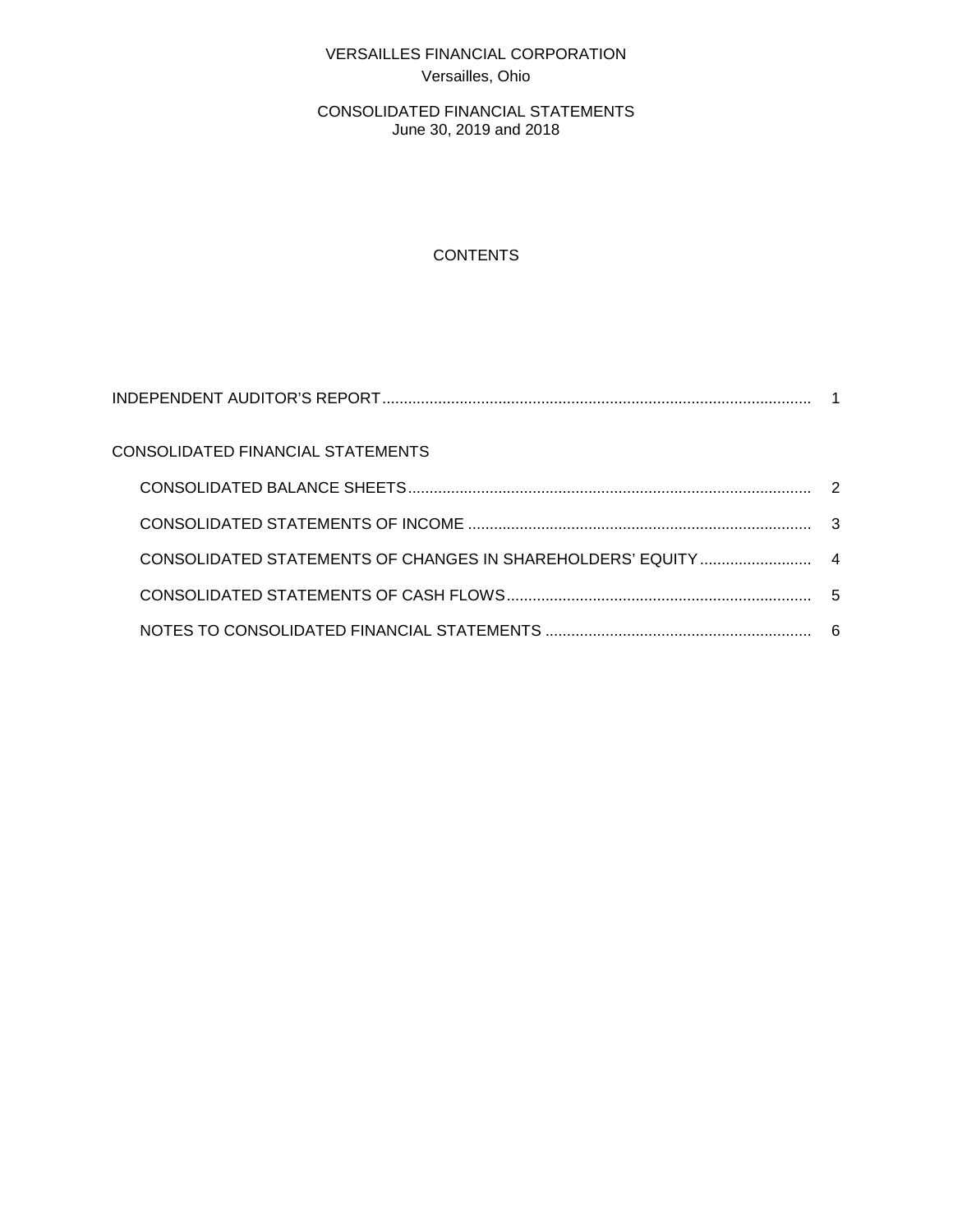

#### **INDEPENDENT AUDITOR'S REPORT**

Board of Directors Versailles Financial Corporation Versailles, Ohio

#### **Report on the Financial Statements**

We have audited the accompanying consolidated financial statements of Versailles Financial Corporation, which comprise the consolidated balance sheets as of June 30, 2019 and 2018, and the related consolidated statements of income, changes in shareholders' equity, and cash flows for the years then ended, and the related notes to the consolidated financial statements.

#### *Management's Responsibility for the Financial Statements*

Management is responsible for the preparation and fair presentation of these consolidated financial statements in accordance with accounting principles generally accepted in the United States of America; this includes the design, implementation, and maintenance of internal control relevant to the preparation and fair presentation of consolidated financial statements that are free from material misstatement, whether due to fraud or error.

#### *Auditor's Responsibility*

Our responsibility is to express an opinion on these consolidated financial statements based on our audits. We conducted our audits in accordance with auditing standards generally accepted in the United States of America. Those standards require that we plan and perform the audit to obtain reasonable assurance about whether the consolidated financial statements are free from material misstatement.

An audit involves performing procedures to obtain audit evidence about the amounts and disclosures in the consolidated financial statements. The procedures selected depend on the auditor's judgment, including the assessment of the risks of material misstatement of the consolidated financial statements, whether due to fraud or error. In making those risk assessments, the auditor considers internal control relevant to the entity's preparation and fair presentation of the consolidated financial statements in order to design audit procedures that are appropriate in the circumstances, but not for the purpose of expressing an opinion on the effectiveness of the entity's internal control. Accordingly, we express no such opinion. An audit also includes evaluating the appropriateness of accounting policies used and the reasonableness of significant accounting estimates made by management, as well as evaluating the overall presentation of the consolidated financial statements.

We believe that the audit evidence we have obtained is sufficient and appropriate to provide a basis for our audit opinion.

#### *Opinion*

In our opinion, the consolidated financial statements referred to above present fairly, in all material respects, the financial position of Versailles Financial Corporation as of June 30, 2019 and 2018, and the results of its operations and its cash flows for the years then ended in accordance with accounting principles generally accepted in the United States of America.

Nove SSP

Crowe LLP

Cleveland, Ohio September 26, 2019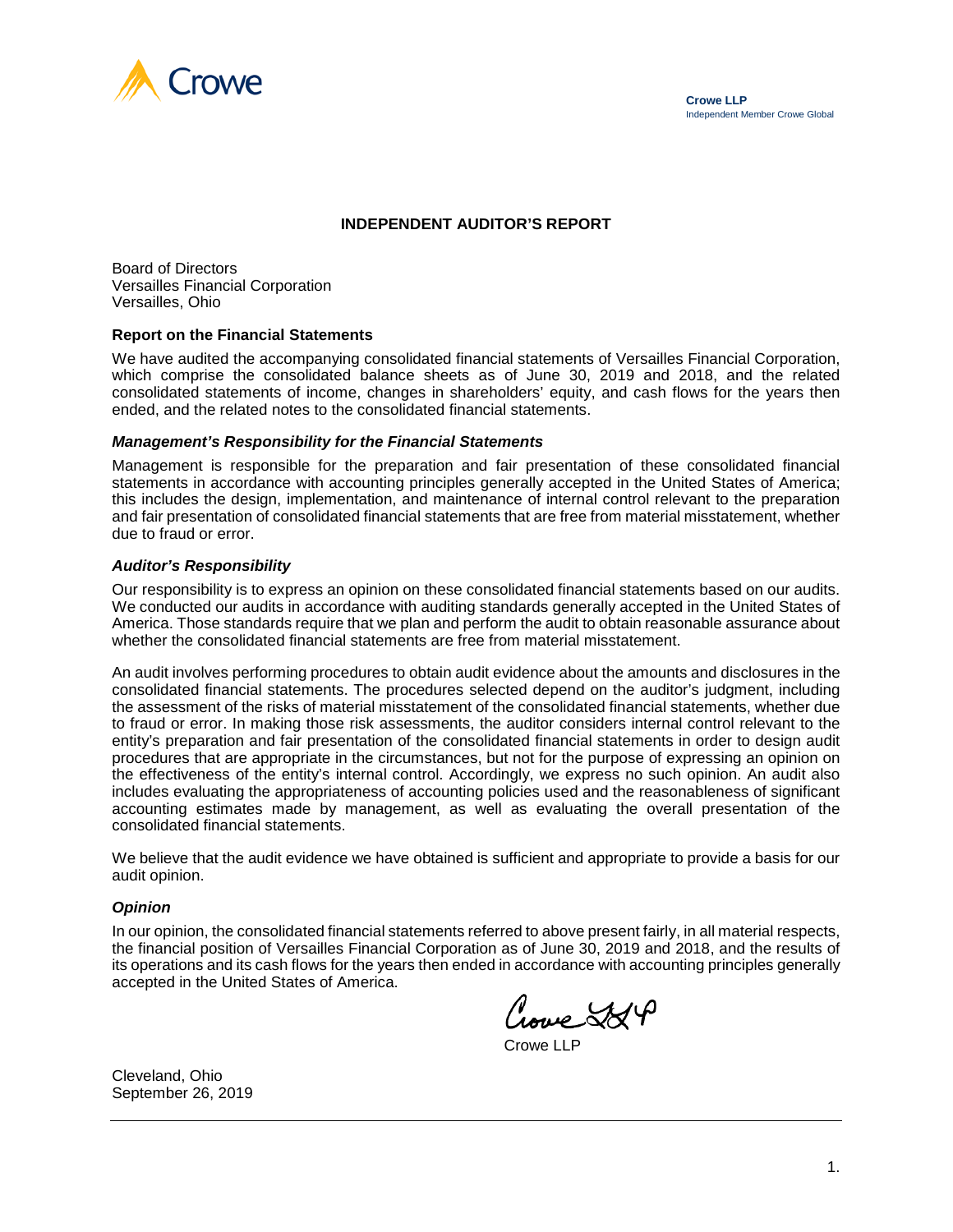#### VERSAILLES FINANCIAL CORPORATION CONSOLIDATED BALANCE SHEETS June 30, 2019 and 2018

|                                                        | 2019             | 2018             |
|--------------------------------------------------------|------------------|------------------|
| <b>ASSETS</b>                                          |                  |                  |
| Cash and due from financial institutions               | \$<br>3,016,115  | \$<br>2,982,584  |
| Overnight deposits and Federal Funds sold              | 6,939,000        | 8,473,000        |
| Total cash and cash equivalents                        | 9,955,115        | 11,455,584       |
| Interest-bearing time deposits in other financial      |                  |                  |
| institutions                                           | 1,000,000        |                  |
| Securities held to maturity (fair value of \$84,514 at |                  |                  |
| June 30, 2019 and \$117,581 at June 30, 2018)          | 80,605           | 112,747          |
| Loans, net of allowance of \$255,432 at June 30,       |                  |                  |
| 2019 and 2018                                          | 42,261,201       | 41,695,783       |
| Federal Home Loan Bank stock                           | 397,500          | 397,500          |
| Premises and equipment, net                            | 1,174,133        | 1,183,521        |
| Accrued interest receivable                            | 122,026          | 127,748          |
| Other assets                                           | 345,976          | 301,751          |
| <b>Total assets</b>                                    | \$5,336,556      | \$55,274,634     |
| <b>LIABILITIES</b>                                     |                  |                  |
| Savings and checking accounts                          | \$23,292,895     | \$ 26,524,729    |
| Certificates of deposit                                | 15,976,020       | 13,275,843       |
| <b>Total deposits</b>                                  | 39,268,915       | 39,800,572       |
| Federal Home Loan Bank advances                        | 3,000,000        | 3,000,000        |
| Other liabilities                                      | 1,091,353        | 943,525          |
| <b>Total liabilities</b>                               | 43,360,268       | 43,744,097       |
| <b>SHAREHOLDERS' EQUITY</b>                            |                  |                  |
| Preferred stock, \$.01 par value, 1,000,000 shares     |                  |                  |
| authorized, none issued and outstanding                |                  |                  |
| Common stock, \$.01 par value, 10,000,000 shares       |                  |                  |
| authorized; 390,617 and 387,367 shares issued          | 3,871            | 3,854            |
| Additional paid-in capital                             | 3,089,125        | 3,039,304        |
| Retained earnings                                      | 9,417,442        | 9,038,629        |
| Treasury stock, 35,460 shares, at cost                 | (354, 600)       | (354, 600)       |
| Unearned employee stock ownership plan shares          | (179, 550)       | (196, 650)       |
| Total shareholders' equity                             | 11,976,288       | 11,530,537       |
| Total liabilities and shareholders' equity             | 55,336,556<br>\$ | 55,274,634<br>\$ |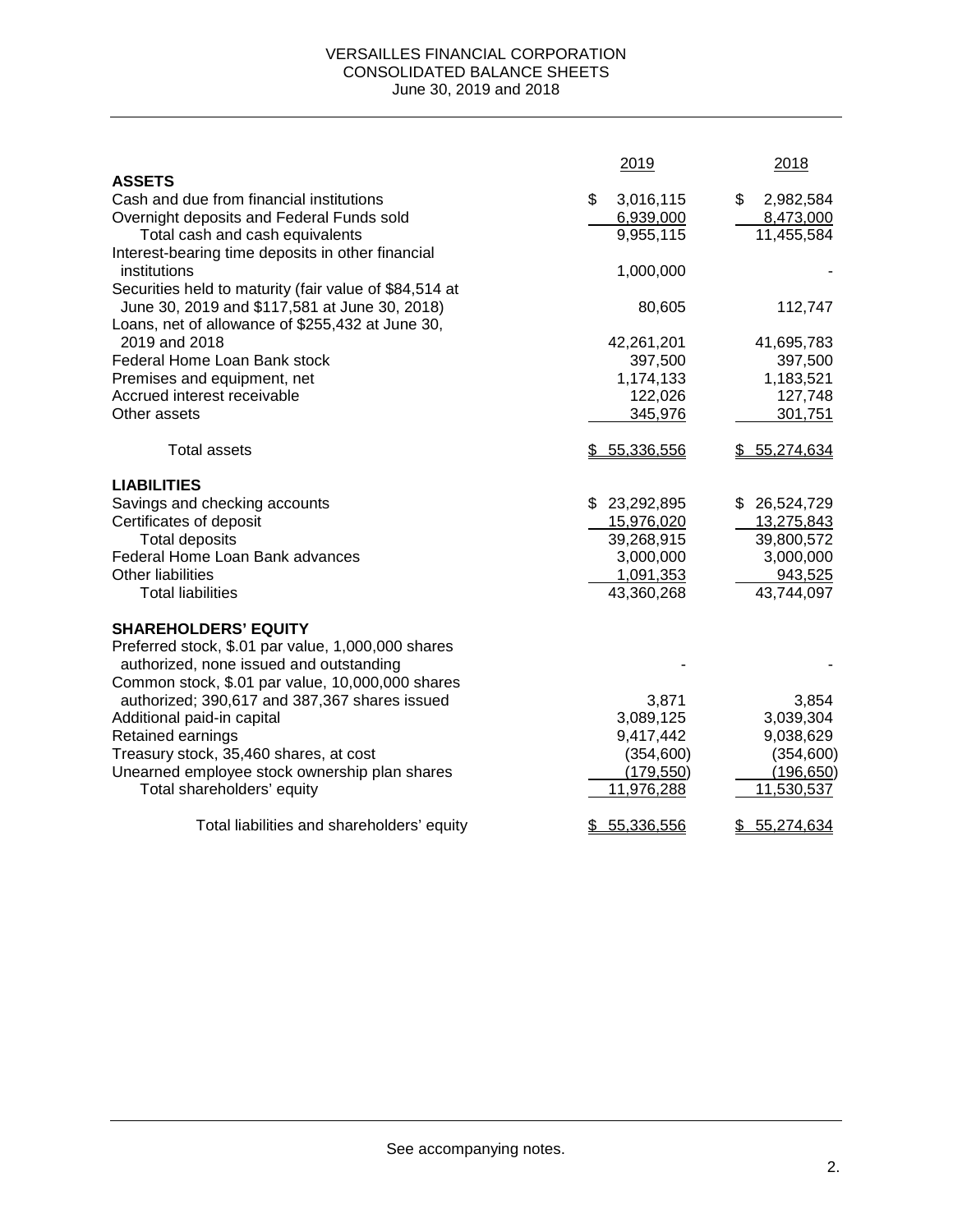### VERSAILLES FINANCIAL CORPORATION CONSOLIDATED STATEMENTS OF INCOME Years ended June 30, 2019 and 2018

|                                                                                                                                                                                                                                                 | 2019 |                                                                                               | 2018                                                                                          |
|-------------------------------------------------------------------------------------------------------------------------------------------------------------------------------------------------------------------------------------------------|------|-----------------------------------------------------------------------------------------------|-----------------------------------------------------------------------------------------------|
| Interest and dividend income<br>Loans, including fees<br>Securities held to maturity<br><b>FHLB</b> dividends<br>Deposits with banks<br>Total interest and dividend income                                                                      | \$   | 2,011,342<br>\$<br>3,808<br>23,360<br>194,348<br>2,232,858                                    | 1,916,735<br>4,344<br>22,110<br>115,400<br>2,058,589                                          |
| Interest expense<br>Deposits<br>Federal Home Loan Bank advances<br>Total interest expense                                                                                                                                                       |      | 203,743<br>67,100<br>270,843                                                                  | 138,863<br>67,100<br>205,963                                                                  |
| Net interest income                                                                                                                                                                                                                             |      | 1,962,015                                                                                     | 1,852,626                                                                                     |
| Provision for loan losses                                                                                                                                                                                                                       |      |                                                                                               |                                                                                               |
| Net interest income after provision for loan losses                                                                                                                                                                                             |      | 1,962,015                                                                                     | 1,852,626                                                                                     |
| Noninterest income<br>Other income<br>Total noninterest income                                                                                                                                                                                  |      | 17,242<br>17,242                                                                              | 16,477<br>16,477                                                                              |
| Noninterest expense<br>Salaries and employee benefits<br>Occupancy and equipment<br>Directors' fees<br>Data processing<br>Franchise taxes<br>Legal, accounting and exam fees<br>Federal deposit insurance<br>Other<br>Total noninterest expense |      | 710,521<br>77,488<br>83,350<br>143,026<br>92,000<br>120,672<br>13,132<br>139,439<br>1,379,628 | 680,593<br>78,779<br>76,925<br>134,682<br>90,665<br>125,247<br>15,250<br>136,602<br>1,338,743 |
| Income before income taxes<br>Income tax expense                                                                                                                                                                                                |      | 599,629<br>129,168                                                                            | 530,360<br>299,163                                                                            |
| Net income                                                                                                                                                                                                                                      | \$   | 470,461<br>\$                                                                                 | 231,197                                                                                       |
| Basic and diluted earnings per common share                                                                                                                                                                                                     | \$   | 1.27<br>\$                                                                                    | 0.63                                                                                          |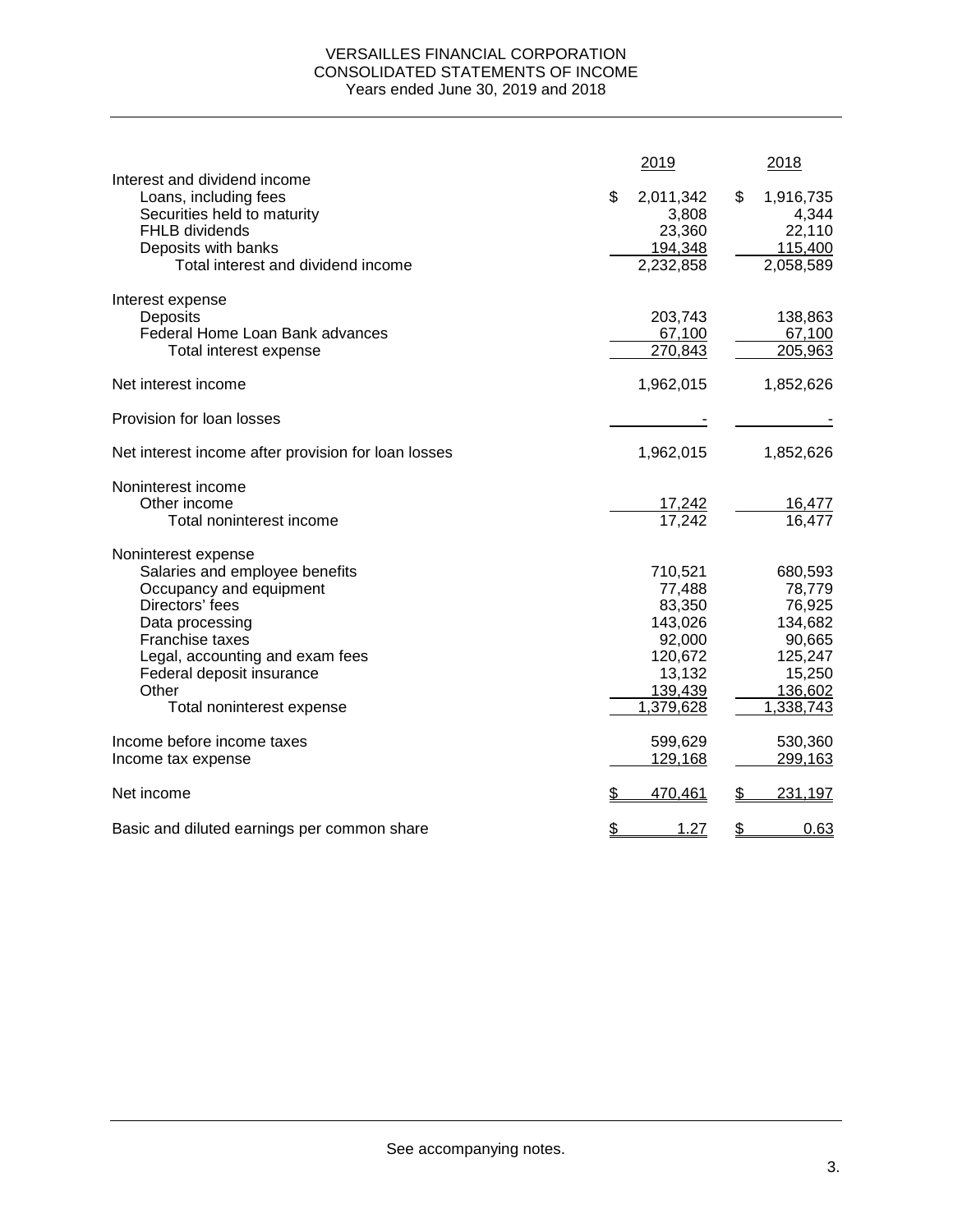#### VERSAILLES FINANCIAL CORPORATION CONSOLIDATED STATEMENTS OF CHANGES IN SHAREHOLDERS' EQUITY Years ended June 30, 2019 and 2018

|                                                               | Common<br><b>Stock</b> | Additional<br>Paid-In<br>Capital |    | Retained<br><b>Earnings</b> | Treasury<br><b>Stock</b> |   | Unearned<br><b>ESOP</b><br>Shares | Total        |
|---------------------------------------------------------------|------------------------|----------------------------------|----|-----------------------------|--------------------------|---|-----------------------------------|--------------|
| Balance, July 1, 2017                                         | \$<br>3,840            | \$<br>3,016,581                  | S. | 8,807,432                   | \$<br>(354, 600)         | S | (213, 750)                        | \$11,259,503 |
| Net income                                                    |                        |                                  |    | 231,197                     |                          |   |                                   | 231,197      |
| Commitment to release 1,710 ESOP common shares, at fair value |                        | 23,577                           |    |                             |                          |   | 17,100                            | 40,677       |
| Repurchase of 500 shares held in reserve as unissued          | (5)                    | (9,995)                          |    |                             |                          |   |                                   | (10,000)     |
| Vesting of 1,920 shares under restricted stock award plan     | 19                     | (19)                             |    |                             |                          |   |                                   |              |
| Stock-based compensation expense                              |                        | 9,160                            |    |                             |                          |   |                                   | 9,160        |
| Balance, June 30, 2018                                        | 3,854                  | 3,039,304                        |    | 9,038,629                   | (354,600)                |   | (196, 650)                        | 11,530,537   |
| Net income                                                    |                        |                                  |    | 470,461                     |                          |   |                                   | 470,461      |
| Commitment to release 1,710 ESOP common shares, at fair value |                        | 37,800                           |    | $\overline{\phantom{a}}$    |                          |   | 17,100                            | 54,900       |
| Repurchase of 250 shares held in reserve as unissued          | (2)                    | (4,998)                          |    |                             |                          |   |                                   | (5,000)      |
| Issuance of 3,500 restricted stock awards                     |                        |                                  |    |                             |                          |   |                                   |              |
| Dividend paid, \$0.25 per share                               |                        |                                  |    | (91, 648)                   |                          |   |                                   | (91, 648)    |
| Vesting of 1,920 shares under restricted stock award plan     | 19                     | (19)                             |    |                             |                          |   |                                   |              |
| Stock-based compensation expense                              |                        | 17,038                           |    |                             |                          |   |                                   | 17,038       |
| Balance, June 30, 2019                                        | 3,871                  | 3,089,125                        |    | 9,417,442                   | (354, 600)               |   | (179, 550)                        | \$11,976,288 |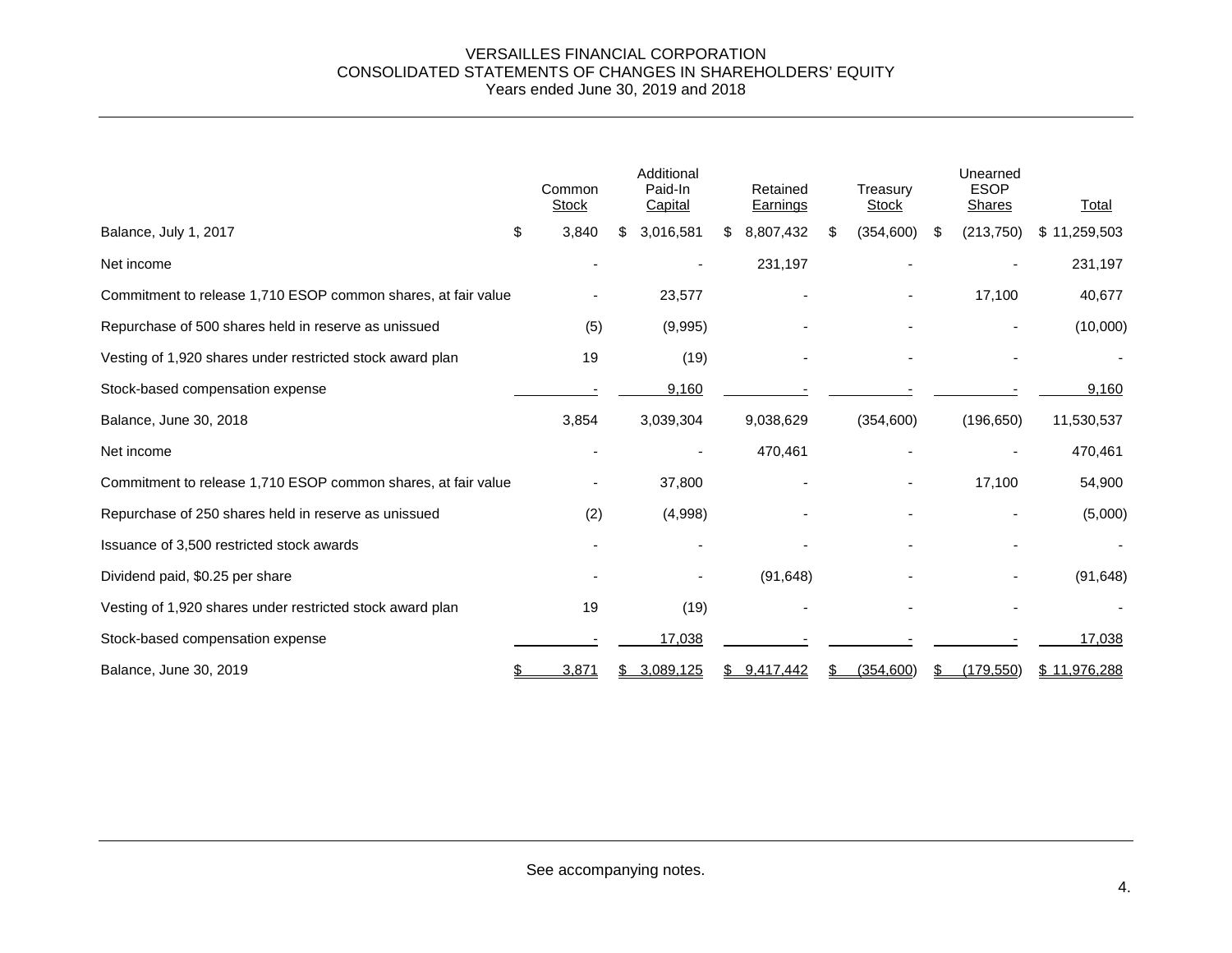### VERSAILLES FINANCIAL CORPORATION CONSOLIDATED STATEMENTS OF CASH FLOWS Years ended June 30, 2019 and 2018

|                                                                          | 2019          | 2018          |
|--------------------------------------------------------------------------|---------------|---------------|
| Cash flows from operating activities<br>Net income                       | \$            | \$            |
|                                                                          | 470,461       | 231,197       |
| Adjustments to reconcile net income to                                   |               |               |
| net cash provided from operating activities<br>Provision for loan losses |               |               |
|                                                                          | 47,449        |               |
| Depreciation on premises and equipment                                   |               | 48,376        |
| Compensation expense related to share based plans                        | 71,938        | 49,837        |
| Deferred taxes                                                           | (12, 632)     | 136,485       |
| Change in:                                                               |               |               |
| Deferred loan costs                                                      | (10, 158)     | (1,700)       |
| Accrued interest receivable                                              | 5,722         | (14, 045)     |
| Other assets                                                             | (31, 593)     | 29,696        |
| <b>Other liabilities</b>                                                 | 147,828       | 87,100        |
| Net cash from operating activities                                       | 689,015       | 566,946       |
| Cash flow from investing activities                                      |               |               |
| Purchase of interest bearing time deposits                               | (1,000,000)   |               |
| Maturities of interest bearing time deposits                             |               | 247,000       |
| Maturities, repayments and calls of securities held to maturity          | 32,142        | 46,826        |
| Loan originations and payments, net                                      | (555, 260)    | 249,554       |
| Property and equipment purchases                                         | (38,061)      |               |
| Net cash (used in) from investing activities                             | (1,561,179)   | 543,380       |
| Cash flow from financing activities                                      |               |               |
| Net change in deposits                                                   | (531, 657)    | 1,193,106     |
| Repurchase of shares held in reserve                                     | (5,000)       | (10,000)      |
| Cash dividends paid on common stock                                      | (91, 648)     |               |
| Net cash (used in) from financing activities                             | (628, 305)    | 1,183,106     |
| Net change in cash and cash equivalents                                  | (1,500,469)   | 2,293,432     |
| Cash and cash equivalents, beginning of period                           | 11,455,584    | 9,162,152     |
|                                                                          |               |               |
| Cash and cash equivalents at end of period                               | \$9,955,115   | \$11,455,584  |
| Cash paid during the year for                                            |               |               |
| Interest                                                                 | \$<br>246,894 | \$<br>207,627 |
| Income taxes paid                                                        | 150,000       | 140,000       |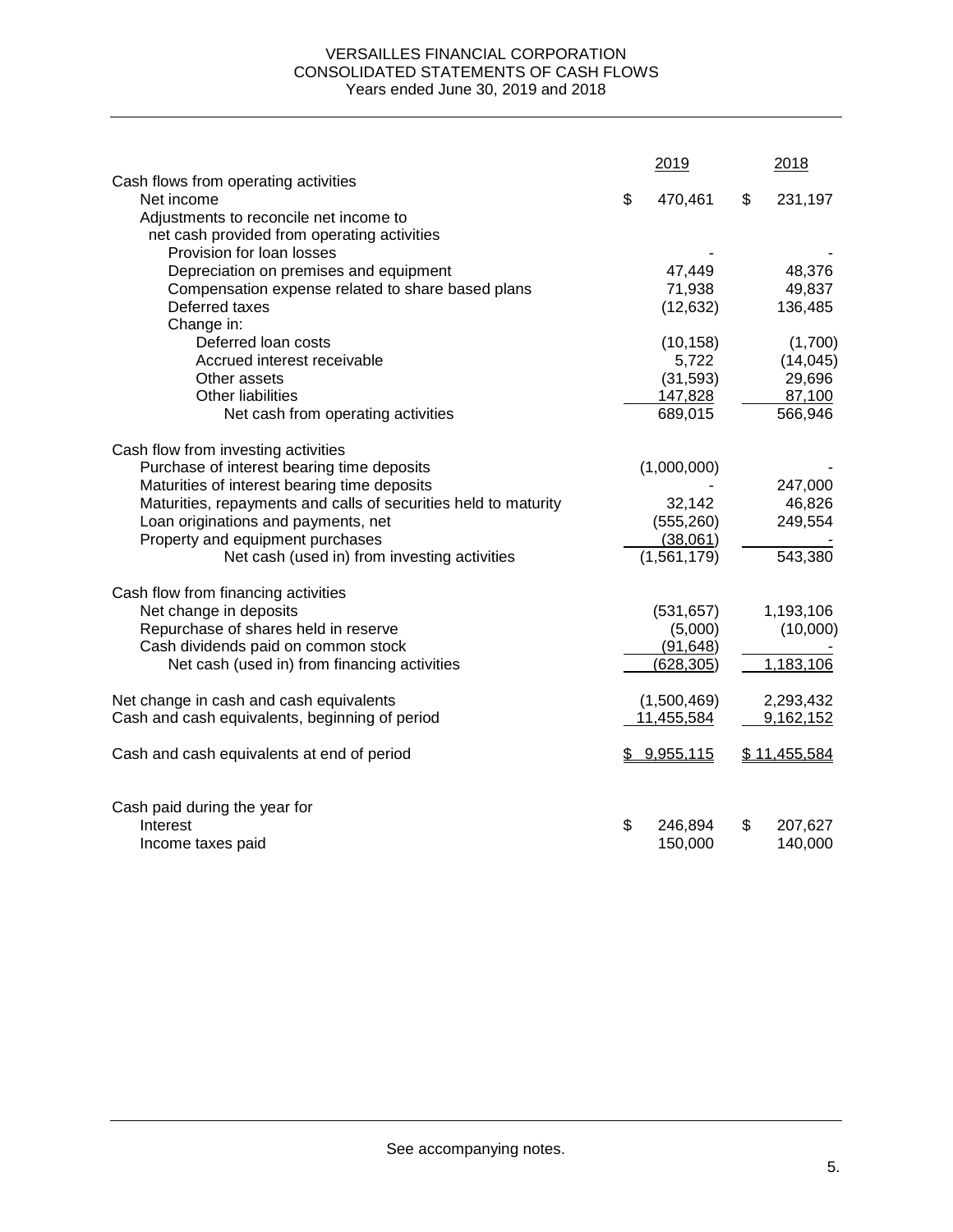## **NOTE 1 – SUMMARY OF SIGNIFICANT ACCOUNTING POLICIES**

Basis of Presentation: The accompanying consolidated financial statements include the accounts of Versailles Financial Corporation ("Versailles") and its wholly owned subsidiary, Versailles Savings and Loan Company ("Association"). Versailles and its subsidiary are collectively referred to as the ("Company"). All material intercompany transactions have been eliminated.

Nature of Operations: Versailles is a thrift holding company incorporated under the laws of the state of Maryland that owns all the outstanding shares of common stock of the Association. The Association is an Ohio chartered savings and loan company engaged primarily in the business of making residential mortgage loans and accepting checking account, passbook savings, statement savings and time deposits. Its operations are conducted through its only office located in Versailles, Ohio. Accordingly, all of its operations are reported in one segment, banking. The Company primarily grants one- to four-family residential loans to customers located in Darke and the western half of Shelby counties. This area is strongly influenced by agriculture, but there is also a substantial manufacturing base. Substantially all loans are secured by specific items of collateral including business assets, consumer assets and commercial and residential real estate. There are no significant concentrations of loans to any one industry or customer. However, the customers' ability to repay their loans is dependent on the real estate and general economic conditions in the area.

Subsequent Events: The Company has evaluated subsequent events for recognition and disclosure through September 26, 2019, which is the date the financial statements were available to be issued.

Use of Estimates: To prepare financial statements in conformity with generally accepted accounting principles in the United States of America, management makes estimates and assumptions based on available information. These estimates and assumptions affect the amounts reported in the financial statements and the disclosures provided, and actual results could differ.

Cash Flows: Cash and cash equivalents include cash and due from financial institutions, federal funds sold and overnight deposits. Net cash flows are reported for customer loan and deposit transactions and advances from the Federal Home Loan Bank with original maturities of 90 days or less.

Interest-bearing Time Deposits in Other Financial Institutions: Interest-bearing time deposits in other financial institutions have original maturities of greater than 90 days and are carried at cost.

Securities: Debt securities are classified as held to maturity and carried at amortized cost when management has the positive intent and ability to hold them to maturity. Debt securities are classified as available for sale when they might be sold before maturity. Securities available for sale are carried at fair value, with unrealized holding gains and losses reported in other comprehensive income, net of tax. Equity securities with readily determinable fair values are carried at fair value, with changes in fair value reported in net income.

Interest income includes amortization of purchase premiums and discounts. Premiums and discounts on securities are amortized on the level-yield method without anticipating prepayments, except for mortgage backed securities where prepayments are anticipated. Gains and losses on sales are recorded on the trade date and determined using the specific identification method.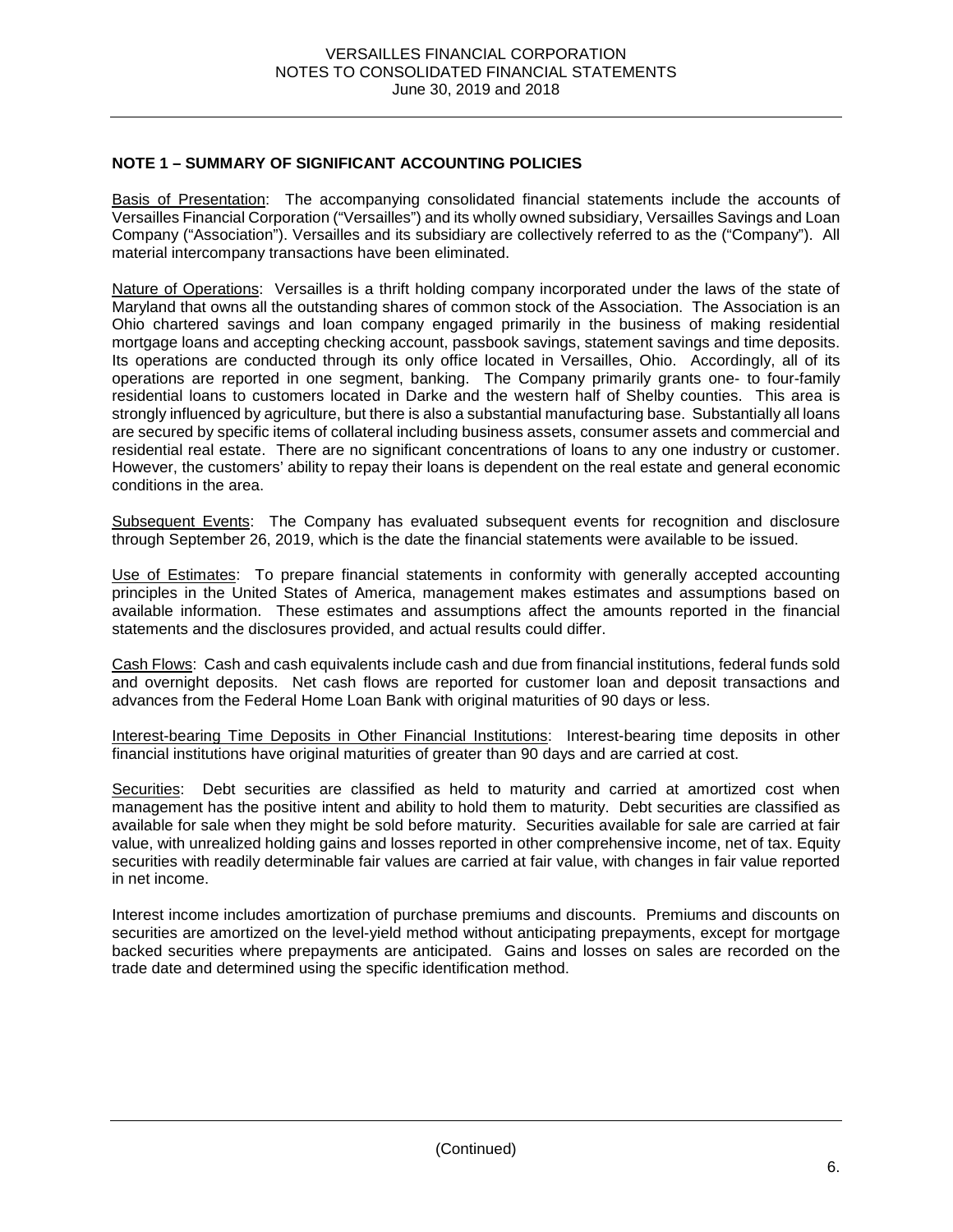Management evaluates securities for other-than-temporary impairment ("OTTI") on at least a quarterly basis, and more frequently when economic or market conditions warrant such an evaluation. For securities in an unrealized loss position, management considers the extent and duration of the unrealized loss, and the financial condition and near-term prospects of the issuer. Management also assesses whether it intends to sell, or it is more likely than not that it will be required to sell, a security in an unrealized loss position before recovery of its amortized cost basis. If either of the criteria regarding intent or requirement to sell is met, the entire difference between amortized cost and fair value is recognized as impairment through earnings. For debt securities that do not meet the aforementioned criteria, the amount of impairment is split into two components as follows: 1) OTTI related to credit loss, which must be recognized in the income statement and 2) OTTI related to other factors, which is recognized in other comprehensive income. The credit loss is defined as the difference between the present value of the cash flows expected to be collected and the amortized cost basis.

Federal Home Loan Bank (FHLB) Stock: The Association is a member of the FHLB system. Members are required to own a certain amount of stock based on the level of borrowings and other factors, and may invest in additional amounts. FHLB stock is carried at cost, classified as a restricted security, and periodically evaluated for impairment based on ultimate recovery of par value. Both cash and stock dividends are reported as income.

Loans: Loans that management has the intent and ability to hold for the foreseeable future or until maturity or payoff are reported at the principal balance outstanding, net of deferred loan fees and costs, and an allowance for loan losses. Interest income is accrued on the unpaid principal balance. Loan origination fees, net of certain direct origination costs, are deferred and recognized in interest income using the levelyield method without anticipation of prepayments.

Interest income on loans is discontinued at the time the loan is 90 days delinquent unless the credit is wellsecured and in process of collection. Past due status is based on the contractual terms of the loan. In all cases, loans are placed on nonaccrual or charged-off at an earlier date if collection of principal or interest is considered doubtful. Nonaccrual loans and loans past due 90 days still on accrual include both smaller balance homogeneous loans that are collectively evaluated for impairment and individually classified impaired loans.

All interest accrued but not received for loans placed on nonaccrual are reversed against interest income. Interest received on such loans is accounted for on the cash-basis or cost-recovery method, until qualifying for return to accrual. Under the cost-recovery method, interest income is not recognized until the loan balance is reduced to zero. Under the cash-basis method, interest income is recorded when the payment is received in cash. Loans are returned to accrual status when all the principal and interest amounts contractually due are brought current and future payments are reasonably assured.

Allowance for Loan Losses: The allowance for loan losses is a valuation allowance for probable incurred credit losses. Loan losses are charged against the allowance when management believes the uncollectibility of a loan balance is confirmed. Subsequent recoveries, if any, are credited to the allowance. Management estimates the allowance balance required using past loan loss experience, the nature and volume of the portfolio, information about specific borrower situations and estimated collateral values, economic conditions and other factors. Allocations of the allowance may be made for specific loans, but the entire allowance is available for any loan that, in management's judgment, should be charged-off.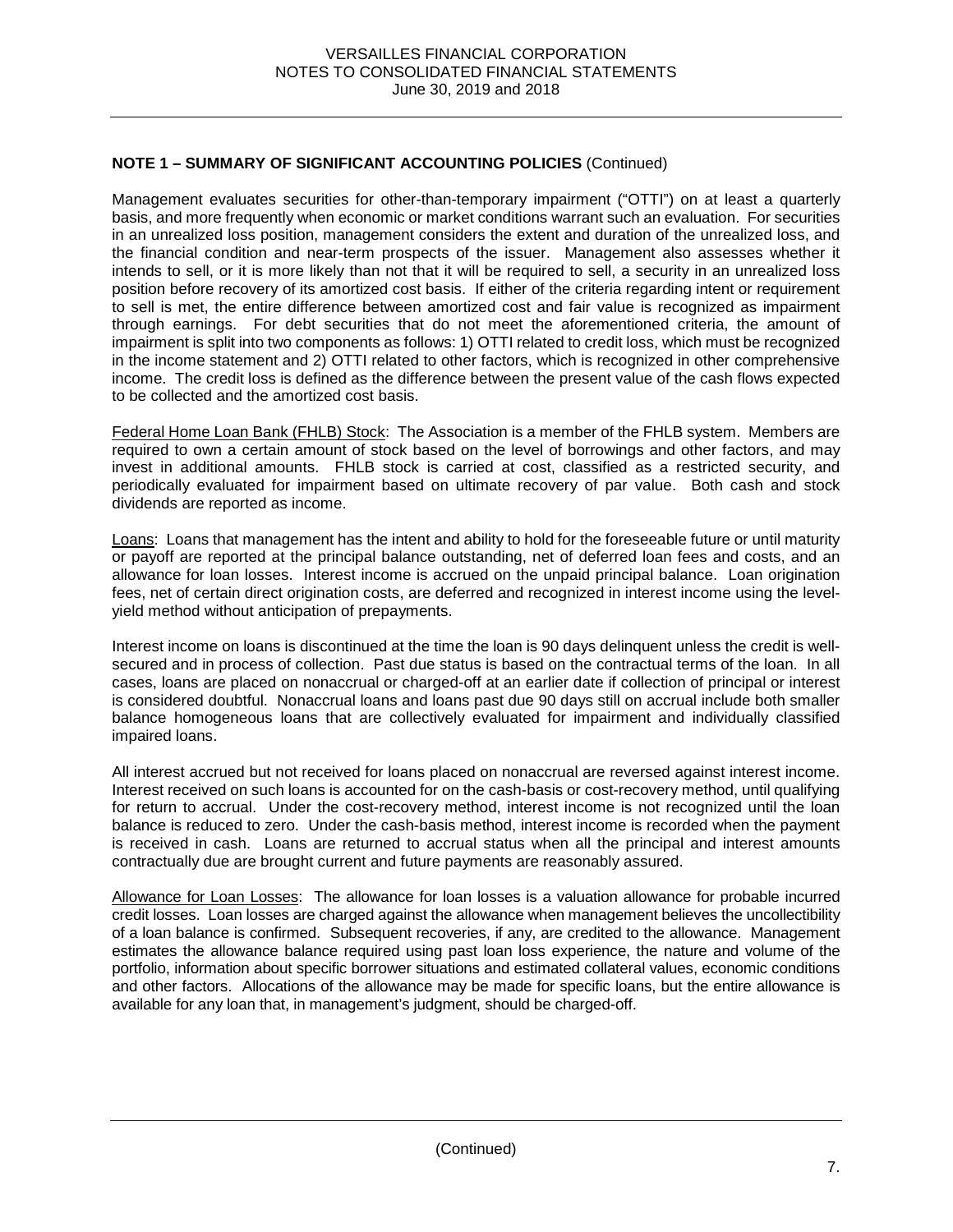The allowance consists of specific and general components. The specific component relates to loans that are individually classified as impaired. A loan is impaired when, based on current information and events, it is probable that the Company will be unable to collect all amounts due according to the contractual terms of the loan agreement. Loans, for which the terms have been modified in a manner representing a concession, and for which the borrower is experiencing financial difficulties, are considered troubled debt restructurings and classified as impaired.

Factors considered by management in determining impairment include payment status, collateral value, and the probability of collecting scheduled principal and interest payments when due. Loans that experience insignificant payment delays and payment shortfalls generally are not classified as impaired. Management determines the significance of payment delays and payment shortfalls on case-by-case basis, taking into consideration all of the circumstances surrounding the loan and the borrower, including the length of the delay, the reasons for the delay, the borrower's prior payment record, and the amount of the shortfall in relation to the principal and interest owed.

Commercial and commercial real estate loans are individually evaluated for impairment. If a loan is impaired, a portion of the allowance is allocated so that the loan is reported, net, at the present value of estimated future cash flows using the loan's effective rate or at the fair value of collateral if repayment is expected solely from the collateral.

Troubled debt restructurings are separately identified for impairment disclosures and are measured at the present value of estimated future cash flows using the loan's effective rate at inception. If a troubled debt restructuring is considered to be a collateral dependent loan, the loan is reported, net, at the fair value of the collateral. For troubled debt restructurings that subsequently default, the Company determines the amount of reserve in accordance with the accounting policy for the allowance for loan losses on loans individually identified as impaired.

The general component covers non-impaired loans and loans collectively evaluated for impairment. Large groups of smaller balance homogeneous loans, such as consumer and residential real estate loans, are collectively evaluated for impairment, and accordingly, they are not separately identified for impairment disclosures. The general component is based on historical loss experience adjusted for current factors. The historical loss experience is determined by portfolio segment and is based on the actual loss history experienced by the Company over the most recent thirty-six months. This actual loss experience is supplemented with other economic factors based on the risks present for each portfolio segment. These economic factors include consideration of the following: levels of and trends in delinquencies and impaired loans; levels of and trends in charge-offs and recoveries; trends in volume and terms of loans; effects of any changes in risk selection and underwriting standards; other changes in lending policies, procedures, and practices; experience, ability, and depth of lending management and other relevant staff; national and local economic trends and conditions; industry conditions; and effects of changes in credit concentrations. The following portfolio segments have been identified: 1-4 family real estate, commercial real estate, commercial and consumer.

*1-4 Family real estate*:1-4 family mortgage loans represent loans to consumers for the purchase, refinance or improvement of a residence. Real estate market values at the time of origination directly affect the amount of credit extended and, in the event of default, subsequent changes in these values may impact the severity of losses. Factors considered by management include unemployment levels, credit history and real estate values in the Company's market area.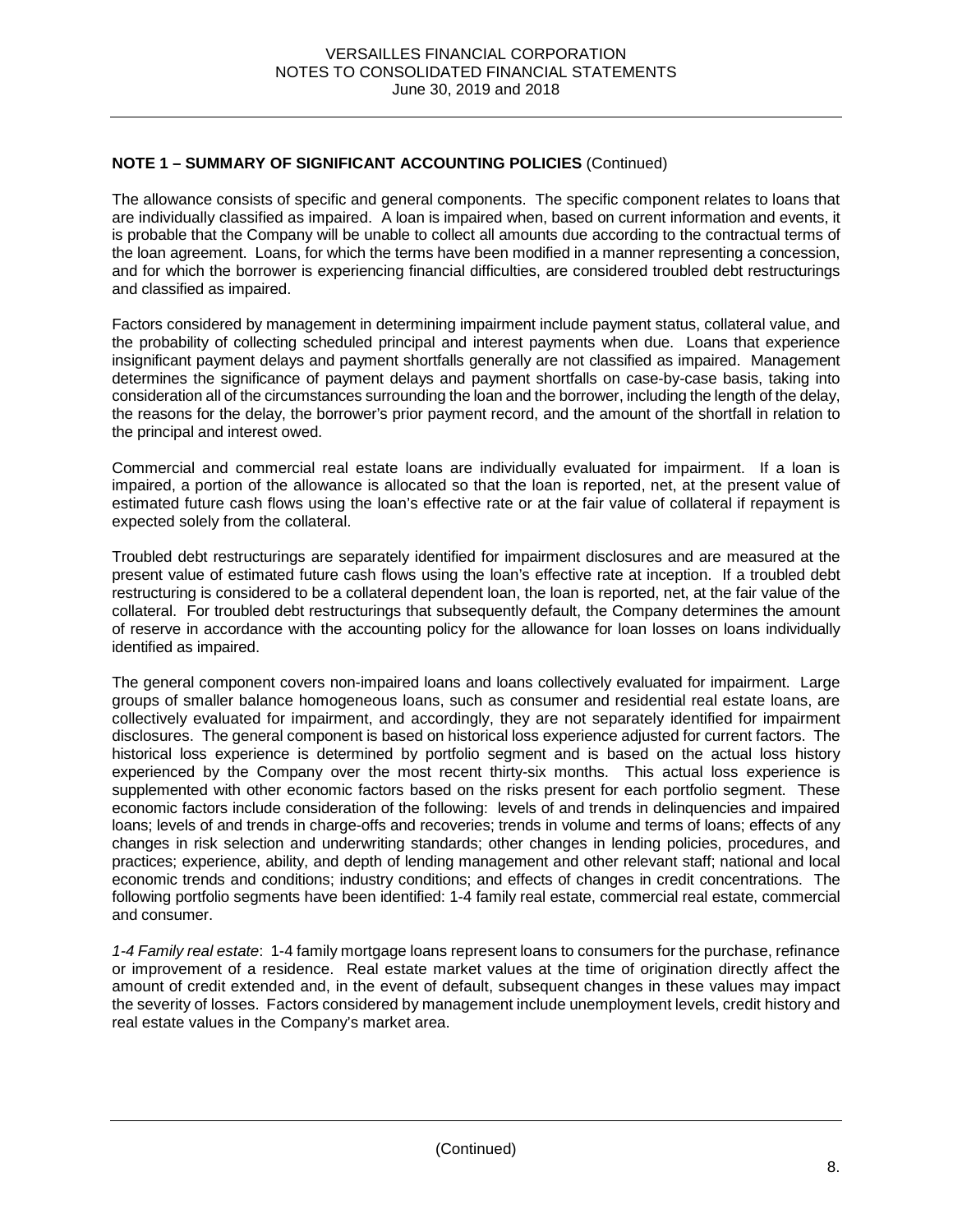*Commercial real estate*:Non-residential and multi-family loans are subject to underwriting standards and processes similar to commercial loans. These loans are viewed as cash flow loans and the repayment of these loans is largely dependent on the successful operation of the farm, business or property. Loan performance may be adversely affected by factors impacting the general economy or conditions specific to the real estate market such as geographic location and property types. Management specifically considers real estate values, credit history, unemployment levels, crop prices and yields.

*Commercial*: Commercial credit is extended to commercial customers for use in normal business operations to finance working capital needs, equipment purchases, or other projects. The majority of these borrowers are customer's doing business in the Company's primary market area. These loans are generally underwritten individually and secured with the assets of the company and the personal guarantee of the business owners. Commercial business loans are made based primarily on the borrower's ability to make repayment from the historical and projected cash flow of the borrower's business and the underlying collateral provided by the borrower. Management specifically considers unemployment, credit history and the nature of the business.

*Consumer*: Consumer loans are primarily comprised of secured loans including automobile loans, loans on deposit accounts, home improvement loans and to a lesser extent, unsecured personal loans. These loans are underwritten based on several factors including debt-to-income, type of collateral and loan to value, credit history and relationship with the borrower. Unemployment rates are specifically considered by management.

Premises and Equipment: Land is carried at cost. Premises and equipment are reported at cost less accumulated depreciation. Depreciation is computed on both the straight-line and accelerated methods over the estimated useful lives of the assets. Building and improvements have useful lives ranging from five to forty years. Furniture and equipment have useful lives ranging from five to ten years.

Foreclosed Assets: Assets acquired through or instead of loan foreclosure are initially recorded at fair value less costs to sell when acquired, establishing a new cost basis. Physical possession of residential real estate property collateralizing a consumer mortgage loan occurs when legal title is obtained upon completion of foreclosure or when the borrower conveys all interest in the property to satisfy the loan through completion of a deed in lieu of foreclosure or through a similar legal agreement. These assets are subsequently accounted for at lower of cost or fair value less estimated costs to sell. If fair value declines subsequent to foreclosure, a valuation allowance is recorded through expense. Operating costs after acquisition are expensed.

Earnings Per Common Share: Basic earnings per common share is net income divided by the weighted average number of common shares outstanding during the period. Employee Stock Ownership Plan shares are considered outstanding for this calculation unless unearned. All outstanding unvested share-based payment awards that contain rights to nonforfeitable dividends are considered participating securities for this calculation.

The Company established a Rabbi Trust and participants in the Association's deferred compensation and supplemental retirement plans could elect to use all or some of the amounts in their accounts to purchase shares in the Company's mutual to stock conversion. These shares are held in the trust and the obligation under the deferred compensation and supplemental retirement plans will be settled with these shares. As such, the shares are carried as treasury stock in the consolidated balance sheets and the shares are considered outstanding for the purpose of calculating earnings per share.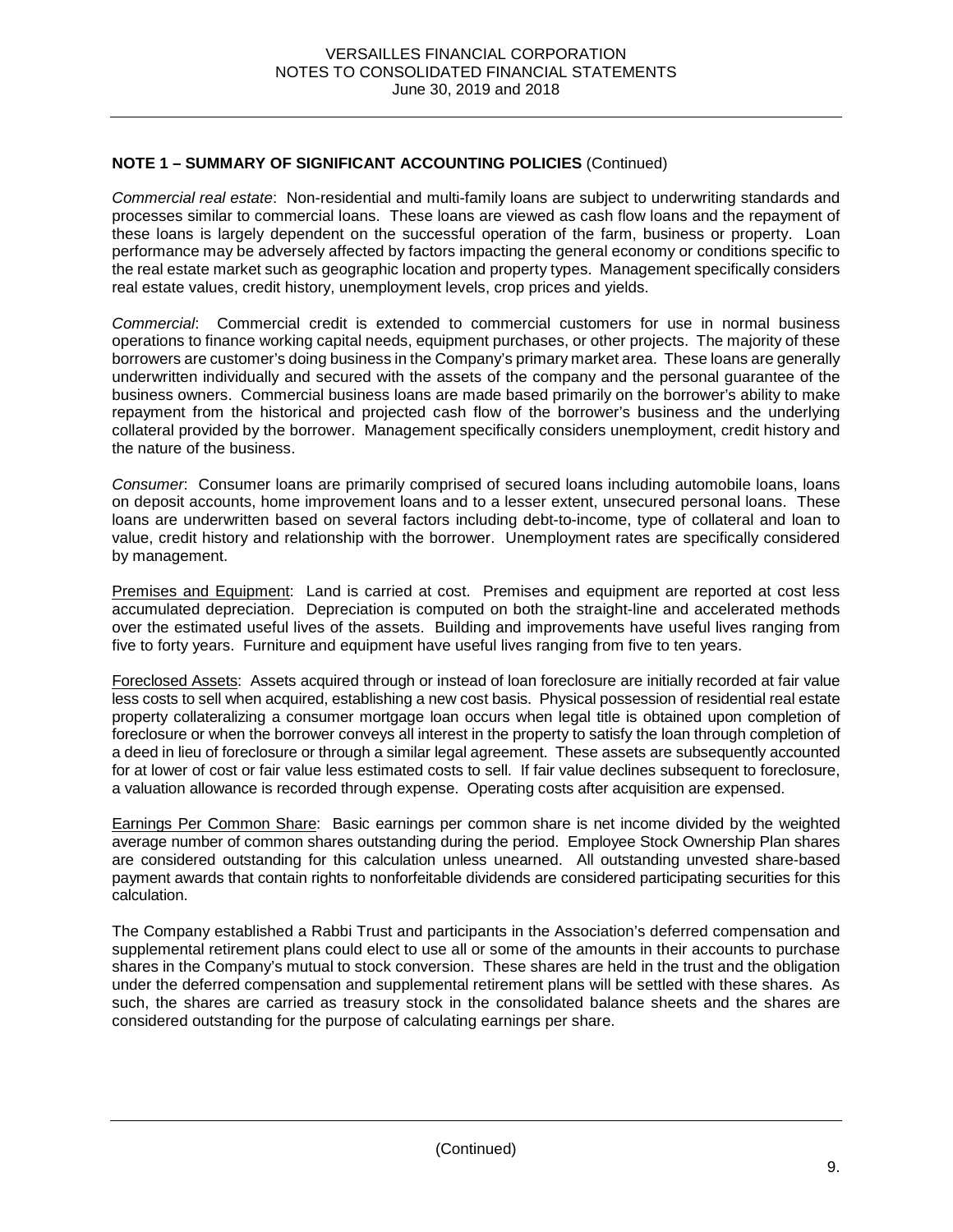Employee Stock Ownership Plan: The cost of shares issued to the Employee Stock Ownership Plan ("ESOP"), but not yet allocated to participants, is shown as a reduction of shareholders' equity. Compensation expense is based on the market price of shares as they are committed to be released to participant accounts. Dividends on allocated ESOP shares reduce retained earnings. Dividends on unearned ESOP shares reduce debt and accrued interest.

Retirement Plans: Employee 401(k) and profit sharing plan expense is the amount of matching contributions. Deferred compensation and supplemental retirement plan expense allocates the benefits over years of service.

Stock-Based Compensation: Compensation cost is recognized for restricted stock awards issued to directors and officers based on the fair value of these awards at the date of grant, which is the market price of the Company's common stock at the date of grant.

Compensation cost is recognized over the required service period, generally defined as the vesting period. For awards with graded vesting, compensation cost is recognized on a straight-line basis over each requisite service period.

Income Taxes: Income tax expense is the total of the current year income due or refundable and the change in deferred tax assets and liabilities. Deferred tax assets and liabilities are the expected future tax amounts for the temporary differences between the carrying amounts and tax bases of assets and liabilities, computed using enacted tax rates. A valuation allowance, if needed, reduces deferred tax assets to the amount expected to be realized.

A tax position is recognized as a benefit only if it is "more likely than not" that the tax position would be sustained in a tax examination, with a tax examination being presumed to occur. The amount recognized is the largest amount of tax benefit that is greater than 50% likely of being realized on examination. For tax positions not meeting the "more likely than not" test, no tax benefit is recorded.

The Company recognizes interest and/or penalties related to income tax matters in income tax expense.

Loan Commitments and Related Financial Instruments: Financial instruments include off-balance sheet credit instruments, such as commitments to make loans, issued to meet customer financing needs. The face amount for these items represents the exposure to loss, before considering customer collateral or ability to repay. Such financial instruments are recorded when they are funded.

Comprehensive Income: Comprehensive income consists of net income and other comprehensive income. The Company had no other comprehensive income items during the years ending June 30, 2019 and 2018.

Loss Contingencies: Loss contingencies, including claims and legal actions arising in the ordinary course of business, are recorded as liabilities when the likelihood of loss is probable and an amount or range of loss can be reasonably estimated. Management does not believe there now are such matters that will have a material effect on the financial statements.

Fair Value of Financial Instruments: Fair values of financial instruments are estimated using relevant market information and other assumptions, as more fully disclosed in a separate note. Fair value estimates involve uncertainties and matters of significant judgment regarding interest rates, credit risk, prepayments, and other factors, especially in the absence of broad markets for particular items. Changes in assumptions or in market conditions could significantly affect the estimates.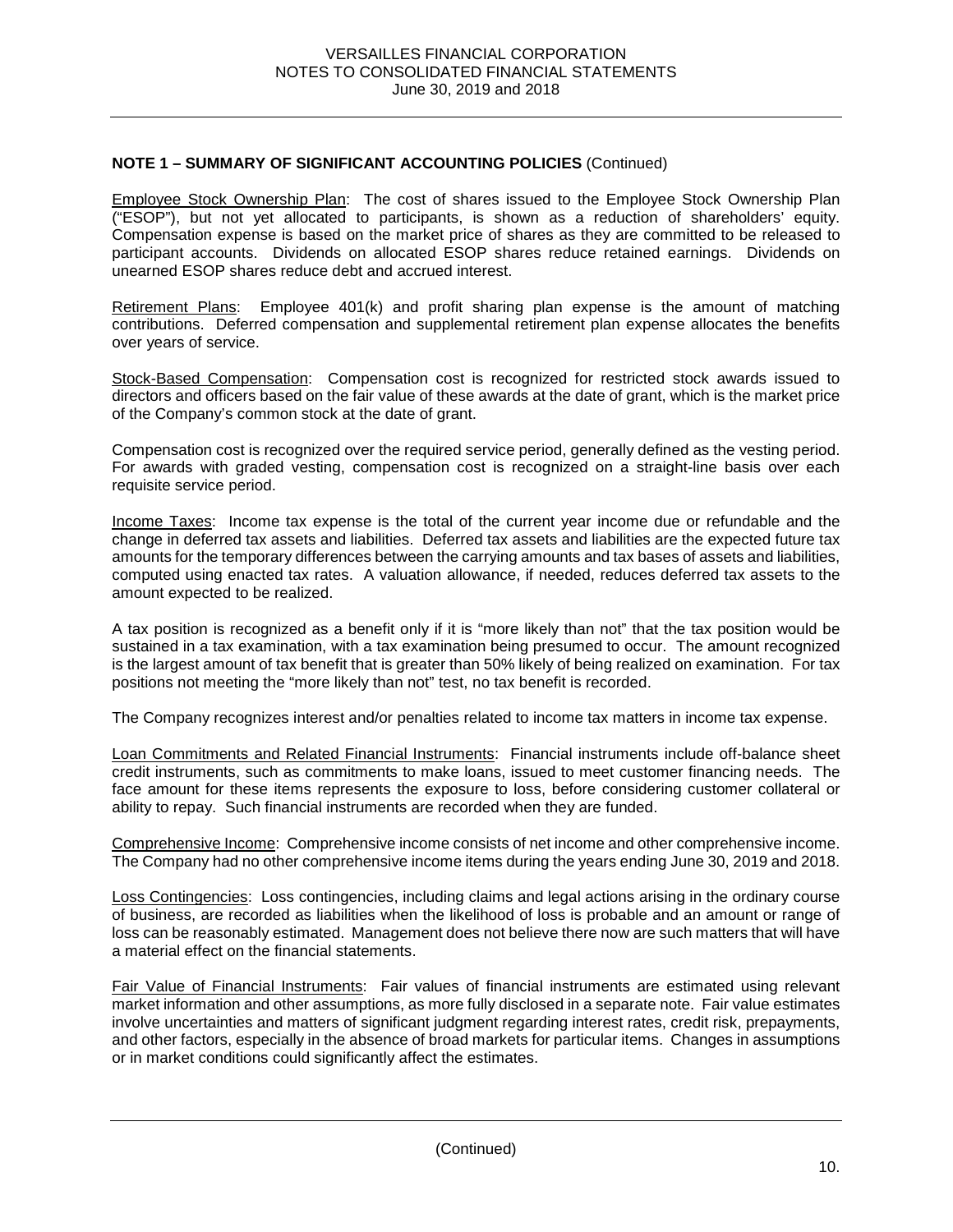Adoption of Revenue Recognition Standard: On July 1, 2018, the Company adopted ASU 2014-09 Revenue *from Contracts with Customers* and all subsequent amendments to the ASU (collectively, "ASC 606"), which (i) creates a single framework for recognizing revenue from contracts with customers that fall within its scope and (ii) revises when it is appropriate to recognize a gain (loss) from the transfer of nonfinancial assets, such as OREO. Almost all of the Company's revenues come from interest income and other sources, including loans, and securities that are outside the scope of ASC 606. The Company's services that fall within the scope of ASC 606 are presented within noninterest income and are recognized as revenue as the Company satisfies its obligation to the customer. Services within the scope of ASC 606 include service charges on deposits, interchange income, safe deposit fee income and the sale of OREO. The total balance of noninterest income is immaterial to the Company's consolidated financial statements.

The Company adopted ASC 606 using the modified retrospective method applied to all contracts not completed as of July 1, 2018. Results for reporting periods beginning after July 1, 2018 are presented under ASC 606 while prior period amounts continue to be reported in accordance with legacy GAAP. The adoption of ASC 606 did not result in a change to the accounting for any of the in-scope revenue streams; as such, no cumulative effect adjustment was recorded.

Reclassifications: Some items in prior financial statements have been reclassified to conform to the current presentation. Reclassifications had no effect on prior year net income or shareholders' equity.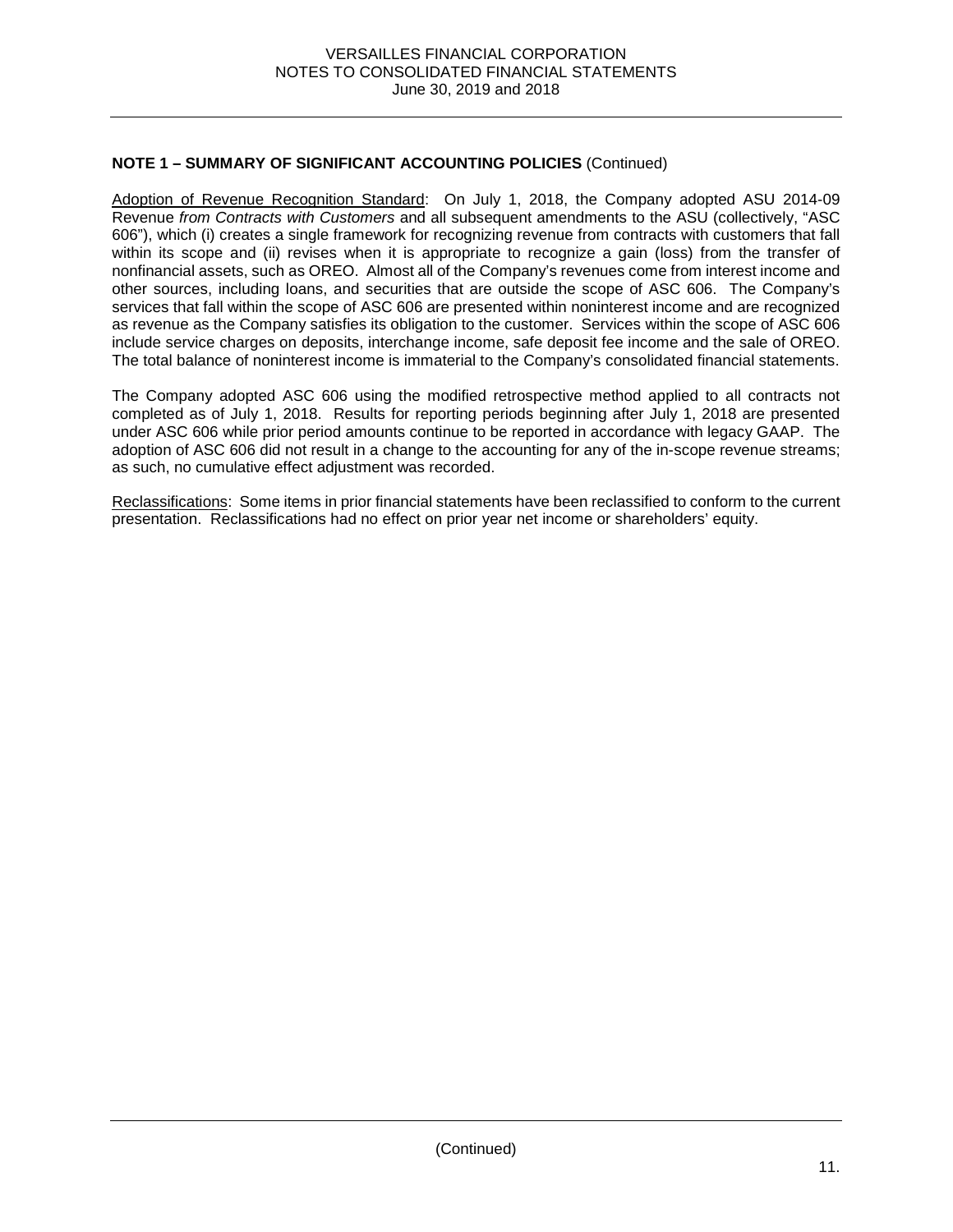# **NOTE 2 – SECURITIES**

The carrying amount, unrecognized gains and losses, and fair value of securities held to maturity were as follows.

|                                                               | 2019          |    |              |      |              |    |         |
|---------------------------------------------------------------|---------------|----|--------------|------|--------------|----|---------|
|                                                               |               |    | Gross        |      | Gross        |    |         |
|                                                               | Carrying      |    | Unrecognized |      | Unrecognized |    | Fair    |
|                                                               | Amount        |    | Gains        |      | Losses       |    | Value   |
| Government sponsored entities<br>residential mortgage-backed: |               |    |              |      |              |    |         |
| <b>FHLMC</b>                                                  | \$<br>46,412  | \$ | 2,633        | \$   |              | \$ | 49,045  |
| <b>GNMA</b>                                                   | 28,963        |    | 1,168        |      |              |    | 30,131  |
| <b>FNMA</b>                                                   | 5,230         |    | 108          |      |              |    | 5,338   |
|                                                               | 80,605        | S  | 3,909        | \$   |              |    | 84,514  |
|                                                               |               |    |              | 2018 |              |    |         |
|                                                               |               |    | Gross        |      | Gross        |    |         |
|                                                               | Carrying      |    | Unrecognized |      | Unrecognized |    | Fair    |
|                                                               | Amount        |    | Gains        |      | Losses       |    | Value   |
| Government sponsored entities<br>residential mortgage-backed: |               |    |              |      |              |    |         |
| <b>FHLMC</b>                                                  | \$<br>65,230  | \$ | 3,501        | \$   |              | \$ | 68,731  |
| <b>GNMA</b>                                                   | 34,439        |    | 1,210        |      |              |    | 35,649  |
| <b>FNMA</b>                                                   | 13,078        |    | 123          |      |              |    | 13,201  |
|                                                               | \$<br>112,747 | \$ | 4,834        | \$   |              |    | 117,581 |

Securities of the Company are not due at a single maturity date, thus they are not presented by contractual maturity.

At June 30, 2019 and June 30, 2018, there were no holdings of securities of any one issuer in an amount greater than 10% of shareholders' equity.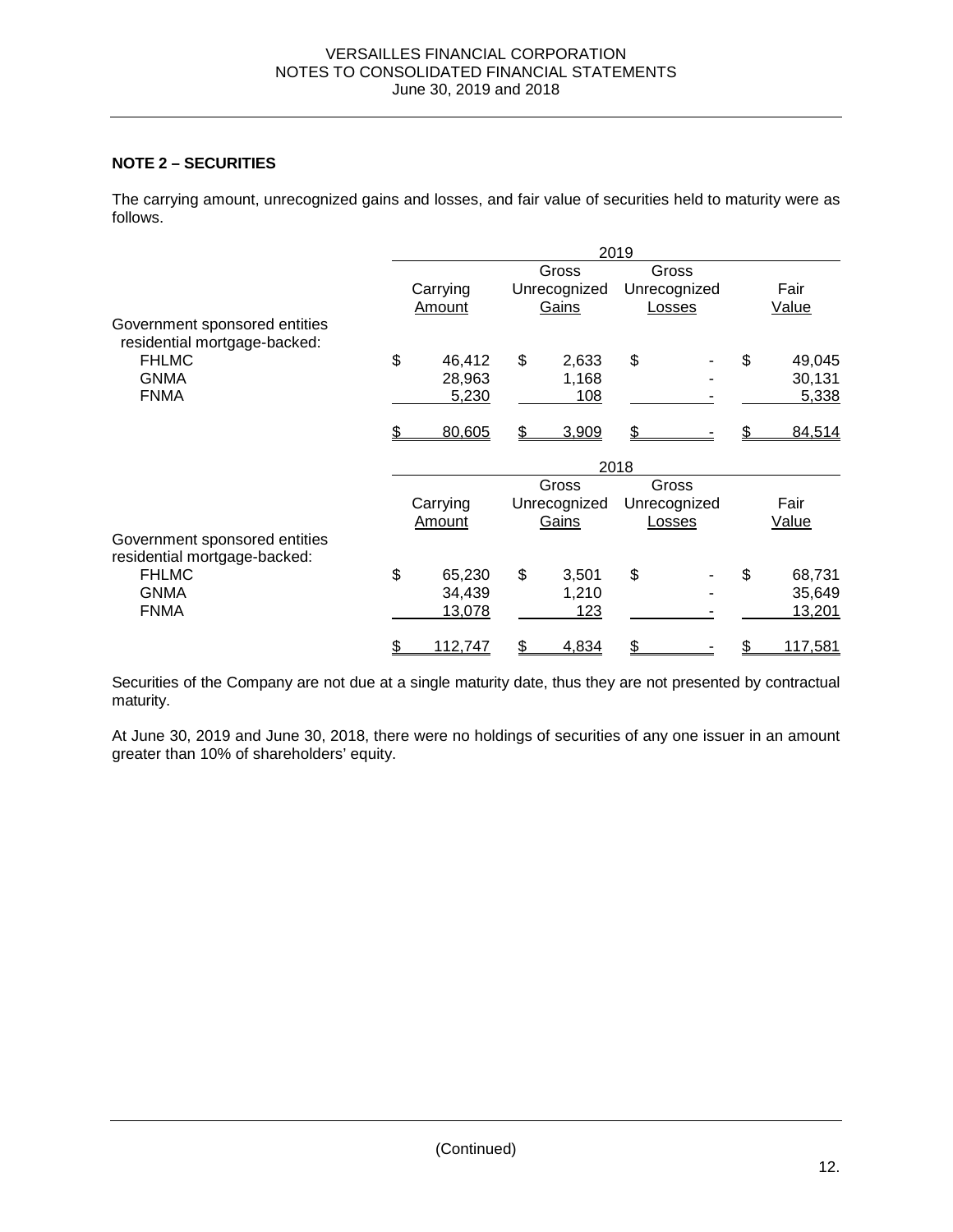# **NOTE 3 – LOANS**

| Loans at year-end were as follows: |                  |                  |
|------------------------------------|------------------|------------------|
|                                    | 2019             | 2018             |
| 1-4 family real estate             | 29,451,517<br>\$ | 29,418,405<br>\$ |
| Commercial real estate:            |                  |                  |
| <b>Business</b>                    | 1,880,411        | 2,152,514        |
| Agricultural                       | 5,333,686        | 5,713,239        |
| Commercial                         | 3,941,833        | 3,036,008        |
| Consumer:                          |                  |                  |
| Auto                               | 837.571          | 643,990          |
| Other secured                      | 915,738          | 917,120          |
| Unsecured                          | 148,137          | 72,357           |
| <b>Total loans</b>                 | 42,508,893       | 41,953,633       |
| Deferred loan costs                | 7,740            | (2, 418)         |
| Allowance for loan losses          | (255,432)        | (255,432)        |
|                                    | 42,261,201       | 41,695,783<br>\$ |

Loans to principal officers, directors, and their affiliates during fiscal 2019 and 2018 were as follows.

|                                                               | 2019 |                                |  | 2018                                         |  |
|---------------------------------------------------------------|------|--------------------------------|--|----------------------------------------------|--|
| Beginning balance<br>Additions<br>Repayments<br>Other changes | \$   | 270,643<br>40,000<br>(28, 836) |  | 348,416<br>181,800<br>(32, 373)<br>(227,200) |  |
| Ending balance                                                | \$.  | 281,807                        |  | 270,643                                      |  |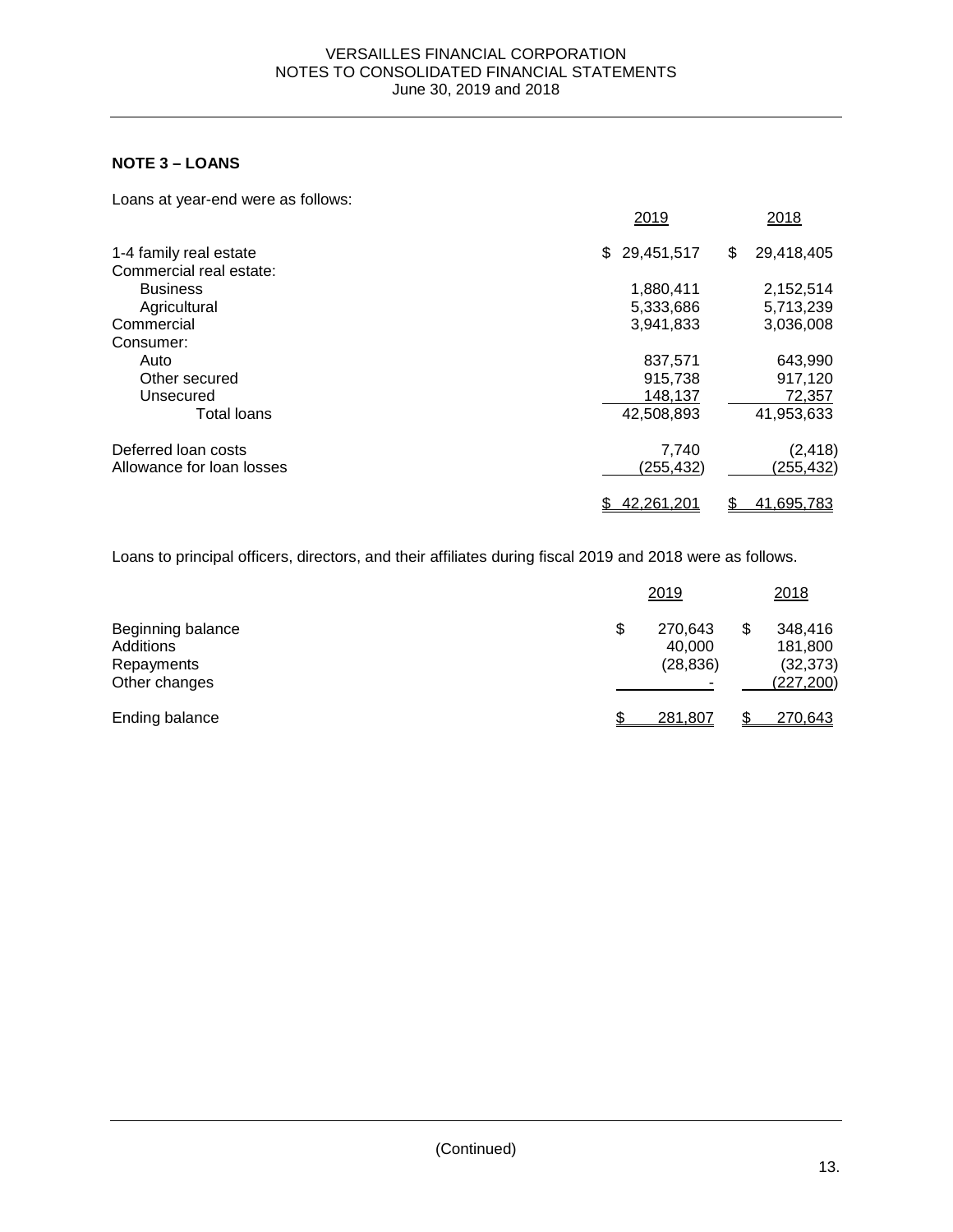## **NOTE 3 – LOANS** (Continued)

The following table presents the activity in the allowance for loan losses by portfolio segment for the years ended June 30, 2019 and 2018:

|                        | Allowance<br>at June 30,<br>2018 | Provision<br>for Loan<br>Losses | Loans<br>Charged-off | Recoveries        | Allowance<br>at June 30,<br>2019 |
|------------------------|----------------------------------|---------------------------------|----------------------|-------------------|----------------------------------|
| 1-4 family real estate | \$202,563                        | (12, 365)<br>\$.                | \$                   | \$                | \$190,198                        |
| Commercial real estate | 35,708                           | (8, 493)                        |                      |                   | 27,215                           |
| Commercial             | 12,630                           | 13,018                          |                      |                   | 25,648                           |
| Consumer               | 4,531                            | 7,840                           |                      |                   | 12,371                           |
| Total                  | \$255,432                        |                                 |                      |                   | \$255,432                        |
|                        | Allowance                        | Provision                       |                      |                   | Allowance                        |
|                        | at June 30,                      | for Loan                        | Loans                |                   | at June 30,                      |
|                        | 2017                             | Losses                          | Charged-off          | <b>Recoveries</b> | 2018                             |
| 1-4 family real estate | \$131,446                        | 71,117<br>S                     | \$                   | \$                | \$202,563                        |
| Commercial real estate | 76,152                           | (40, 444)                       |                      |                   | 35,708                           |
| Commercial             | 39,729                           | (27,099)                        |                      |                   | 12,630                           |
| Consumer               | 8,105                            | (3,574)                         |                      |                   | 4,531                            |
| Total                  | \$255,432                        |                                 |                      |                   | \$255,432                        |

The following table presents the balance in the allowance for loan losses and the recorded investment in loans by portfolio segment and based on impairment method as of June 30, 2019 and 2018:

|                        |              | Allowance for Loan Losses        |                |              | Recorded Investment in Loans |                               |
|------------------------|--------------|----------------------------------|----------------|--------------|------------------------------|-------------------------------|
|                        |              | <b>Individually Collectively</b> | Total          | Individually | Collectively                 | Total                         |
|                        | Evaluated    | Evaluated                        | Allowance      | Evaluated    | Evaluated                    | Loans                         |
| June 30, 2019          |              |                                  |                |              |                              |                               |
| 1-4 family real estate | \$           | - \$<br>190,198                  | \$.<br>190,198 | \$           |                              | $-$ \$29,549,404 \$29,549,404 |
| Commercial real estate |              | 27,215                           | 27,215         |              | 7,223,471                    | 7,223,471                     |
| Commercial             |              | 25,648                           | 25,648         |              | 3,946,955                    | 3,946,955                     |
| Consumer               |              | 12,371                           | 12,371         |              | 1,903,917                    | 1,903,917                     |
|                        |              |                                  |                |              |                              |                               |
| Total                  |              | 255,432                          | 255,432<br>S   |              |                              | $-$ \$42,623,747 \$42,623,747 |
|                        |              |                                  |                |              |                              |                               |
| June 30, 2018          |              |                                  |                |              |                              |                               |
| 1-4 family real estate | \$<br>$\sim$ | \$<br>202,563                    | 202,563<br>\$. | \$           |                              | - \$29,524,887 \$29,524,887   |
| Commercial real estate |              | 35,708                           | 35,708         |              | 7,872,148                    | 7,872,148                     |
| Commercial             |              | 12,630                           | 12,630         |              | 3,038,476                    | 3,038,476                     |
| Consumer               |              | 4,531                            | 4,531          |              | 1,634,795                    | 1,634,795                     |
|                        |              |                                  |                |              |                              |                               |
|                        |              |                                  |                |              |                              |                               |
| Total                  |              | 255,432                          | 255,432<br>S   |              |                              | $-$ \$42,070,306 \$42,070,306 |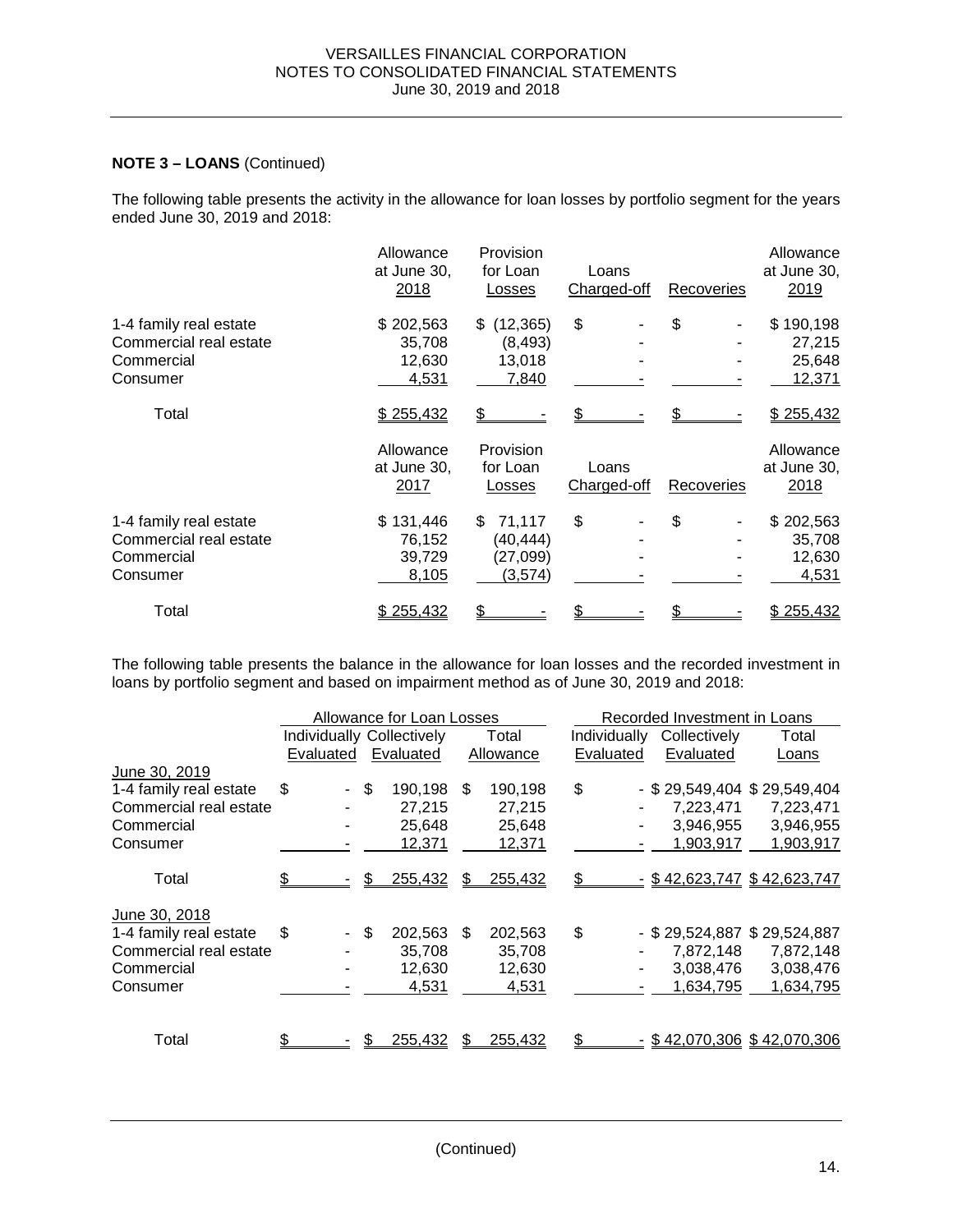### **NOTE 3 – LOANS** (Continued)

Included in recorded investment in 2019 is \$7,740 of net deferred loan costs and \$107,114 of accrued loan interest. Included in recorded investment in 2018 is \$2,418 of net deferred loan fees and \$119,091 of accrued loan interest.

There were no loans individually evaluated for impairment at June 30, 2019 or 2018 or during the years ending June 30, 2019 and 2018.

Loan Performance and Credit Quality Indicators: The Company considers the performance of the loan portfolio and its impact on the allowance for loan losses. For all loan classes, the Company primarily evaluates credit quality based on the aging status of the loan and by payment activity.

There were no nonaccrual loans or loans past due over 90 days still on accrual as of June 30, 2019 and 2018.

The following table presents the recorded investment of loans past due as of June 30, 2019 and 2018:

|                                                                          | 2019 |                                                          |    |                        |       |                            |
|--------------------------------------------------------------------------|------|----------------------------------------------------------|----|------------------------|-------|----------------------------|
|                                                                          |      | 31-60 Days<br>Past Due                                   |    | 61-90 Days<br>Past Due |       | Total                      |
| Commercial real estate:<br><b>Business</b><br>Agricultural<br>Commercial | \$   | 33,375<br>327,821                                        | \$ | 590<br>2,105           | \$    | 33,965<br>327,821<br>2,105 |
| Total delinquent loans                                                   |      | 361,196                                                  |    | 2,695                  | S     | 363,891                    |
|                                                                          |      |                                                          |    |                        |       |                            |
|                                                                          |      | 2018<br>31-60 Days<br>61-90 Days<br>Past Due<br>Past Due |    |                        | Total |                            |
| 1-4 family real estate<br>Commercial real estate:                        | \$   | 95,528                                                   | \$ |                        | \$    | 95,528                     |
| <b>Business</b><br>Agricultural<br>Commercial                            |      | 35,971<br>374,593                                        |    | 7,456<br>6,676         |       | 43,427<br>374,593<br>6,676 |
| Total delinquent loans                                                   |      | 506,092                                                  | \$ | 14,132                 |       | 520,224                    |

#### Troubled Debt Restructurings:

The Company had no loans classified as troubled debt restructures (TDRs) at June 30, 2019 and 2018, and there were no loans modified as troubled debt restructurings that occurred during the year ending June 30, 2019 and 2018.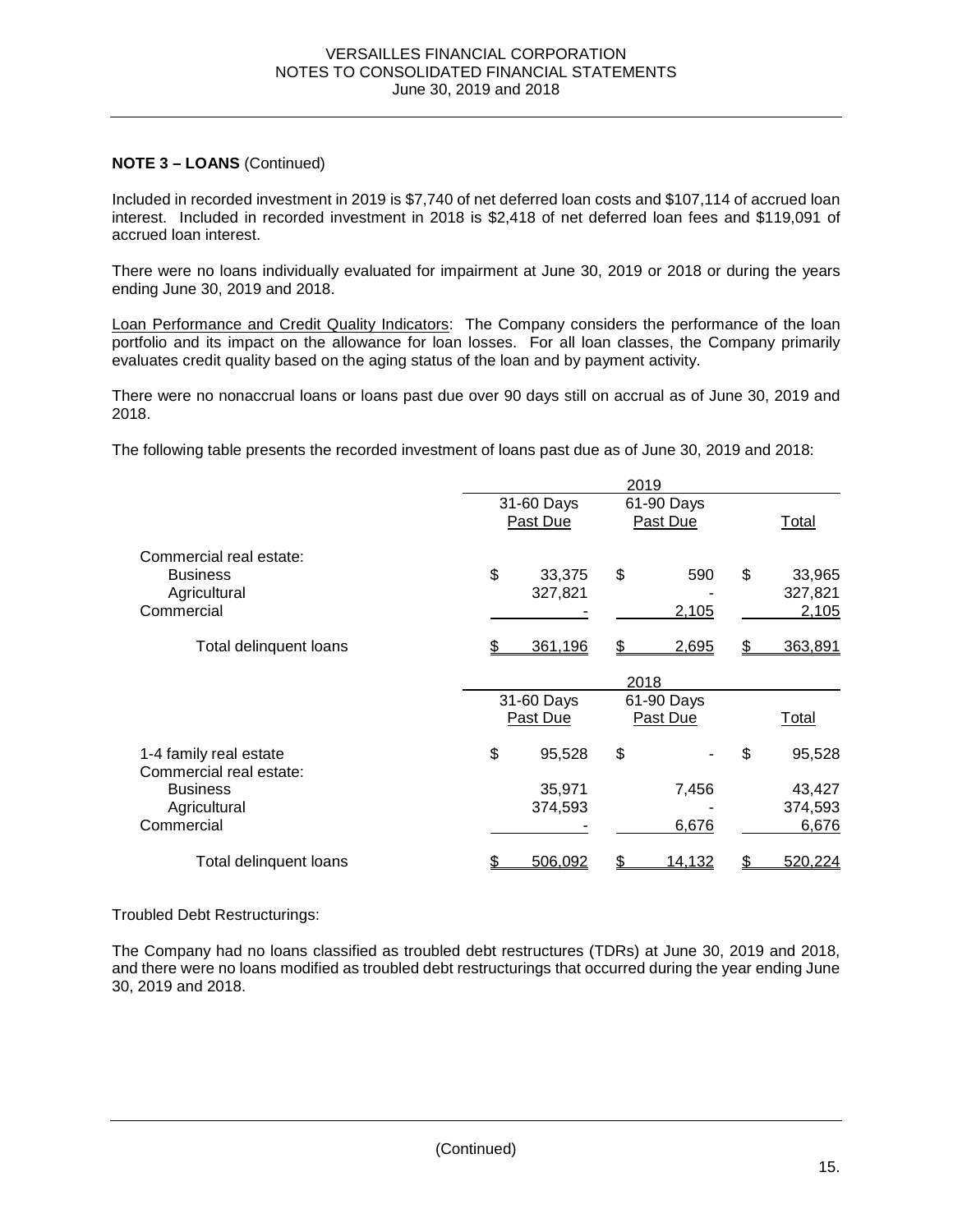#### **NOTE 4 – PREMISES AND EQUIPMENT**

Year-end premises and equipment were as follows.

|                           | 2019         | 2018             |
|---------------------------|--------------|------------------|
| Land                      | \$<br>81.807 | 81,807           |
| Building and improvements | 1,250,206    | 1,250,206        |
| Furniture and equipment   | 287,619      | 261,380          |
| Fixed Assets in process   | 10,500       |                  |
| Total                     | 1,630,132    | 1,593,393        |
| Accumulated depreciation  | (455, 999)   | (409, 872)       |
|                           | 1.174.133    | <u>1,183,521</u> |

### **NOTE 5 – DEPOSITS**

Deposits from principal officers, directors, and their affiliates at June 30, 2019 and 2018 were \$1,354,263 and \$1,889,147. The aggregate amount of certificates of deposit accounts with balances greater than \$250,000 at year-end 2019 and 2018 was \$1,412,547 and \$1,595,992.

Scheduled maturities of certificates of deposit were as follows.

| Year ended June 30, 2020 |      | 7,787,010         |
|--------------------------|------|-------------------|
|                          | 2021 | 5,811,914         |
|                          | 2022 | 2,053,171         |
|                          | 2023 | 323,925           |
|                          |      |                   |
|                          |      | <u>15,976,020</u> |

#### **NOTE 6 – FEDERAL HOME LOAN BANK ADVANCES**

Year-end advances from the Federal Home Loan Bank were as follows.

|                                                                               | Rate           |     | 2019                   | 2018                   |
|-------------------------------------------------------------------------------|----------------|-----|------------------------|------------------------|
| Fixed rate advance, due October 2019<br>Fixed rate advance, due February 2025 | 1.91%<br>2.40% | \$. | 1.000.000<br>2,000,000 | 1,000,000<br>2,000,000 |
|                                                                               |                |     | 3.000.000              | 3,000,000              |

Fixed rate advances are payable at maturity and subject to prepayment penalties if paid off prior to maturity.

Required payments over the next five years and thereafter are as follows:

| Year ended June 30, 2020 |            | \$<br>1,000,000 |
|--------------------------|------------|-----------------|
|                          | 2021       | -               |
|                          | 2022       |                 |
|                          | 2023       | -               |
|                          | 2024       | -               |
|                          | Thereafter | 2,000,000       |
|                          |            | 3,000,000       |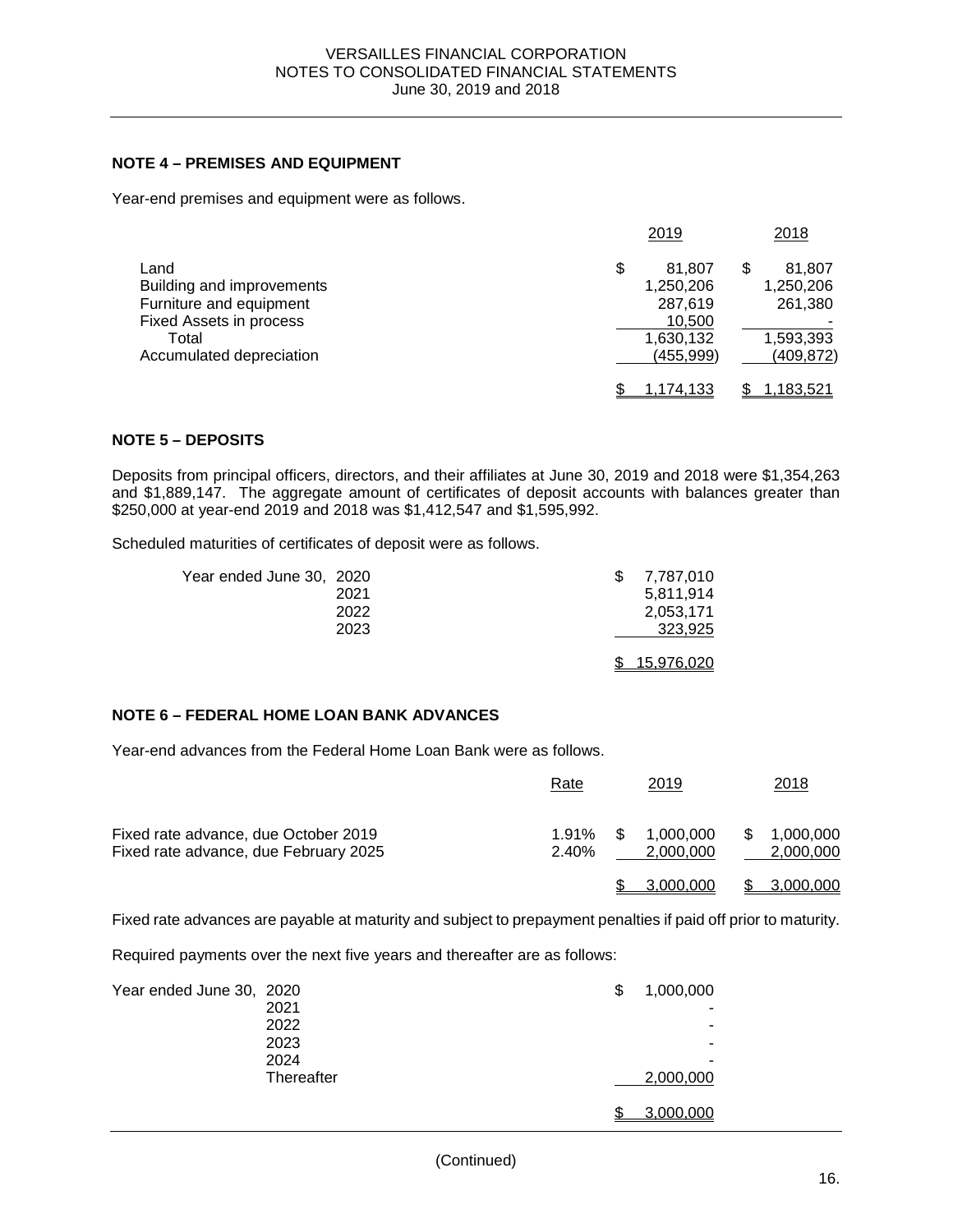#### **NOTE 6 – FEDERAL HOME LOAN BANK ADVANCES** (Continued)

Advances under the borrowing agreements are collateralized by a blanket pledge of the Company's residential mortgage loan portfolio and FHLB stock. At June 30, 2019 and 2018, the Company had approximately \$27,778,000 and \$28,277,000 of qualifying first-mortgage loans pledged, in addition to FHLB stock, as collateral for FHLB advances. At June 30, 2019, based on the Association's current FHLB stock ownership, total assets and pledgable first-mortgage and multi-family mortgage loan portfolios, the Association had the ability to obtain borrowings up to an additional \$12,575,000.

### **NOTE 7 – INCOME TAXES**

On December 22, 2017, H.R.1, commonly known as the Tax Cuts and Jobs Act (the "Act"), was signed into law. The Act includes many provisions that impact the Company's income tax expense, including reducing the federal tax rate from 34% to 21% effective January 1, 2018. As a result of the rate reduction, the Company was required to re-measure, through income tax expense in the period of enactment, its deferred tax assets and liabilities using the enacted rate at which they are expected to be recovered or settled. The re-measurement of the net deferred tax asset resulted in additional income tax expense of \$150,638 for the fiscal year ended June 30, 2018.

Income tax expense was as follows.

|                                                     | 2019                       | 2018                            |
|-----------------------------------------------------|----------------------------|---------------------------------|
| Current<br>Deferred<br>Impact of federal tax reform | \$<br>141,800<br>(12, 632) | 162,678<br>(14, 153)<br>150,638 |
| Total                                               | 129.168                    | 299,163                         |

Effective tax rates differ from the federal statutory rate applied to income before income taxes due to the following (21% statutory rate for 2019 and 27.55% for 2018).

|                                                                       | 2019          | 2018             |  |
|-----------------------------------------------------------------------|---------------|------------------|--|
| Federal statutory rate times financial statement income<br>Effect of: | \$<br>125,922 | \$<br>146,114    |  |
| Tax exempt interest income, net of interest expense<br>disallowance   | (575)         | (728)            |  |
| Stock-based compensation<br>Impact of federal tax reform              | 861           | 1,769<br>150,638 |  |
| Other, net                                                            | 2,960         | 1,370            |  |
| Total                                                                 | 129,168       | 299,163          |  |
| Effective tax rate                                                    | 21.54%        | 56.41%           |  |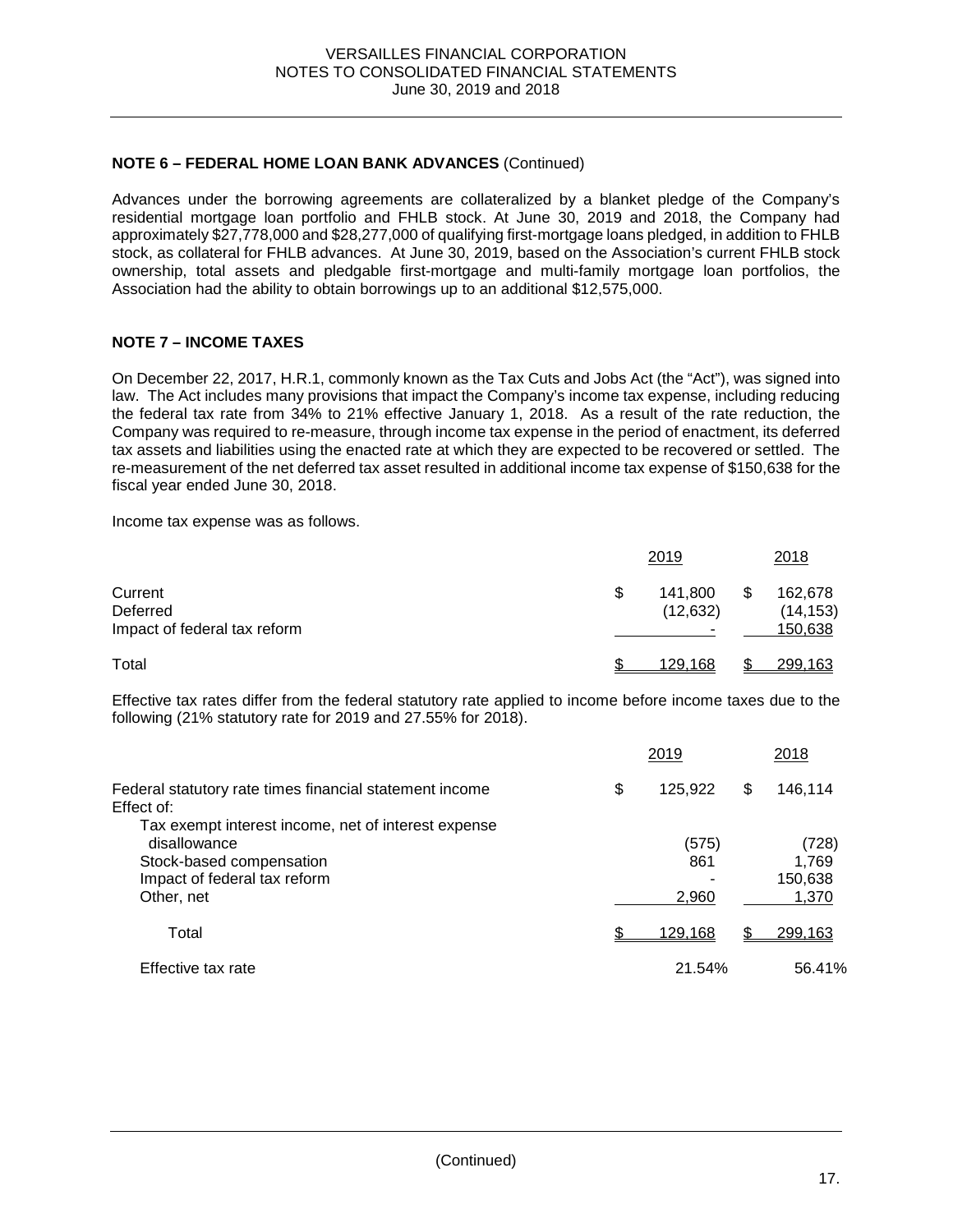### **NOTE 7 – INCOME TAXES** (Continued)

Year-end deferred tax assets and liabilities were due to the following.

| 2019         |                                 | 2018      |
|--------------|---------------------------------|-----------|
|              |                                 |           |
| \$<br>53,641 | \$                              | 53,641    |
| 270,361      |                                 | 244,850   |
| 3,007        |                                 | 5,477     |
|              |                                 | 13,755    |
|              |                                 | 508       |
| 327,009      |                                 | 318,231   |
|              |                                 |           |
| (46,367)     |                                 | (46, 367) |
|              |                                 | (25, 397) |
|              |                                 | (8,794)   |
|              |                                 |           |
| (76, 704)    |                                 | (80, 558) |
| 250,305      |                                 | 237,673   |
|              | (21, 102)<br>(7,610)<br>(1,625) |           |

The Company had \$65,500 of capital loss carry forwards which could be carried forward for up to five years. The capital loss carry forwards expired June 30, 2019 and were only deductible to the extent the Company generated capital gains. The expiration of the capital loss carry forwards resulted in additional federal income tax expense of \$13,755 for the year ending June 30, 2019.

The Company has not recorded a deferred tax liability of approximately \$163,000 at June 30, 2019 and 2018 related to approximately \$778,000 of cumulative special bad debt deductions arising prior to December 31, 1987, the end of the Company's base year for purposes of calculating the bad debt deduction. If the Company were liquidated or otherwise ceases to be a financial institution or if the tax laws were to change, this amount would be expensed.

At June 30, 2019 and 2018, the Company had no unrecognized tax benefits recorded. The Company does not expect the amount of unrecognized tax benefits to significantly change within the next twelve months ended June 30, 2019 and 2018 and no amounts accrued for penalties and interest as of June 30, 2019 or June 30, 2018.

The Company is subject to U.S. federal income tax. The Company is no longer subject to examination by the federal taxing authority for years prior to 2015. The tax years 2015-2018 remain open to examination by the U.S. taxing authority.

### **NOTE 8 – RETIREMENT PLANS**

Employee 401(k) and Profit Sharing Plan: The Company maintains a 401(k) and profit sharing plan for all eligible employees. Employees are eligible one year from the date of hire and must have at least 1,000 hours of service. Eligible employees may contribute up to 15% of their compensation subject to a maximum statutory limitation. The Company provides a matching contribution on behalf of participants who make elective compensation deferrals, at the rate of 50% of the first 6% of the participant's discretionary contribution. Employee contributions are always 100% vested. Employer matching contributions vest on a graduated basis at the rate of 20% per year in years two through six so that the employee is 100% vested after six years of service. The 2019 and 2018 expense related to this plan was \$13,403 and \$13,294 respectively.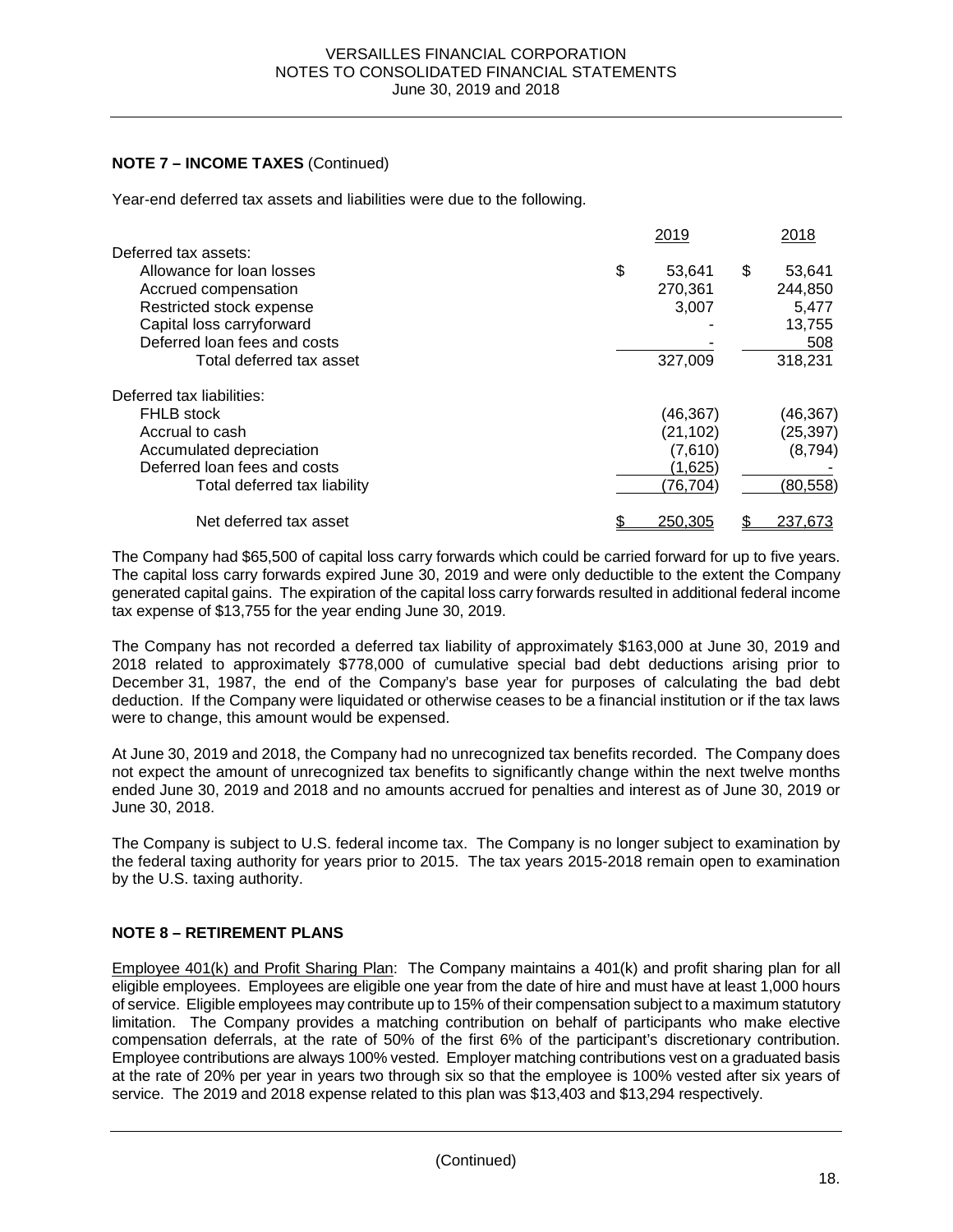# **NOTE 8 – RETIREMENT PLANS** (Continued)

Deferred Compensation and Supplemental Retirement Plan: The Board of Directors adopted a deferred compensation and supplemental retirement plan for directors and an executive officers of the Company during fiscal 1999. Upon adoption, each nonemployee director was credited with \$1,494 for each year of service as a director and the employee director was credited with \$5,103 for each year of service prior to plan initiation. Beginning December 31, 1998, each nonemployee director receives a credit to their account equal to 24% of the cash compensation that a participant earned during that calendar year. Employees that are directors receive an annual credit of 8%. At the participant's election, the participant's account earns interest at the rate of the Company's return on average equity for that year or at the rate the Company is paying on a certificate of deposit having a term of one year or less at January 1 of that year. Total expense related to the Plan was \$35,622 and \$26,367 for the years ended June 30, 2019 and 2018. The accrued supplemental retirement liability included in other liabilities was \$315,427 at June 30, 2019 and \$279,805 at June 30, 2018. There were no distributions to participants or their beneficiaries during the years ended June 30, 2019 and June 30, 2018.

Additionally, each participant may elect to defer up to 25% in base salary and up to 100% of director's fees, bonuses or other cash compensation. Amounts in participant's accounts are vested at all times. The accrued deferred compensation liability included in other liabilities was \$580,669 at June 30, 2019 and \$496,954 at June 30, 2018. Earnings on amounts deferred included in salaries and employee benefits totaled \$12,800 and \$0 for the years ended June 30, 2019 and 2018. There were no distributions to participants during the years ended June 30, 2019 and June 30, 2018. The Plan is unfunded and subject to the general claims of creditors.

In conjunction with the conversion to a stock company with concurrent formation of a holding company, the Company allowed participants in the supplemental retirement and deferred compensation plans to use all or a portion of their funds in an one time election to purchase shares of the holding company at conversion.

The shares are held in a Rabbi Trust and the obligation under the plans will be settled with these shares. Participant stock held by the Rabbi Trust is classified in equity in a manner similar to the manner in which treasury stock is accounted for. Subsequent changes in the fair value of the stock are not recognized. The deferred compensation obligation is classified as an equity instrument and changes in the fair value of the amount owed to the participant are not recognized. These shares are considered outstanding for the purpose of both basic and diluted EPS. The participants elected to use \$354,600 to purchase 35,460 shares of common stock.

# **NOTE 9 – EMPLOYEE STOCK OWNERSHIP PLAN**

As part of the conversion to a stock company, the Company formed a leveraged ESOP. The plan has a December 31 year-end and the first allocation was December 31, 2010. The ESOP borrowed from the Company, totaling \$342,000, to purchase 34,200 shares of stock at \$10 per share. The Company may make discretionary contributions to the ESOP, as well as paying dividends on unallocated shares to the ESOP, and the ESOP uses funds it receives to repay the loan. When loan payments are made, ESOP shares are allocated to participants based on relative compensation and expense is recorded. Dividends on allocated shares increase participant accounts. The shares in the plan are expected to be allocated over a twenty year period.

Participants receive the shares at the end of employment. A participant may require stock received to be repurchased unless the stock is traded on an established market.

Contributions to the ESOP during the years ended June 30, 2019 and 2018 were \$20,230 and \$24,283. ESOP expense was \$54,900 and \$40,677 for the year ended June 30, 2019 and 2018, respectively.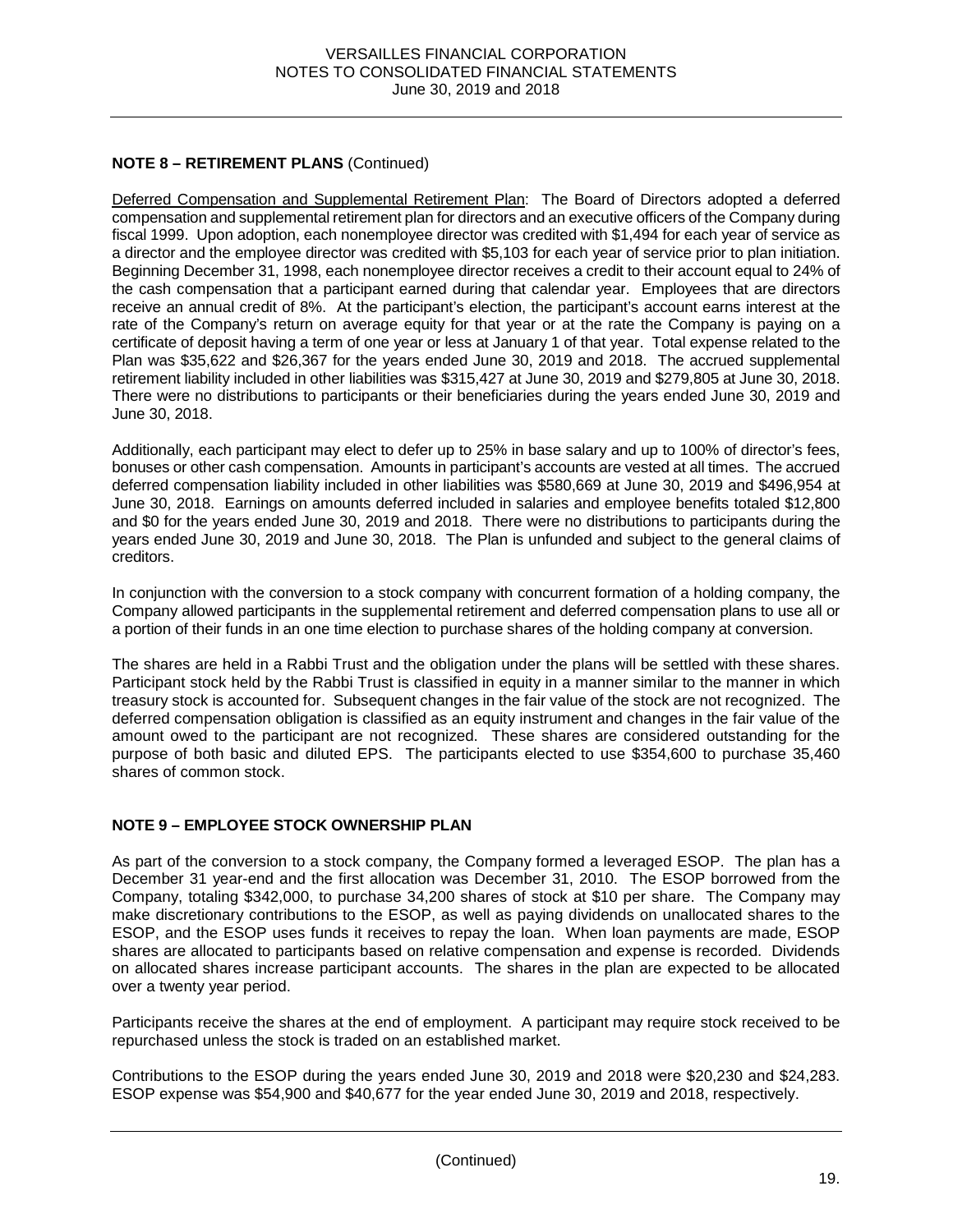## **NOTE 9 – EMPLOYEE STOCK OWNERSHIP PLAN** (Continued)

Shares held by the ESOP were as follows:

|                                                                 | 2019                    | 2018                    |
|-----------------------------------------------------------------|-------------------------|-------------------------|
| Allocated<br>Committed to be released<br>Unearned               | 15,390<br>855<br>17,955 | 13,680<br>855<br>19,665 |
| <b>Total ESOP shares</b>                                        | 34.200                  | 34,200                  |
| Fair value of unearned shares                                   | 412,965                 | 476,876                 |
| Fair value of allocated shares subject to repurchase obligation | 353,970                 | 331,740                 |

The Company expects to allocate 1,710 shares for the December 31, 2019 plan year.

### **NOTE 10 – COMMITMENTS, OFF-BALANCE-SHEET RISK AND CONTINGENCIES**

Some financial instruments, such as loan commitments, credit lines and letters of credit are issued to meet customer financing needs. These are agreements to provide credit or to support the credit of others, as long as conditions established in the contract are met, and usually have expiration dates. Commitments may expire without being used. Off-balance-sheet risk to credit loss exists up to the face amount of these instruments, although material losses are not anticipated. The same credit policies are used to make such commitments as are used for loans, including obtaining collateral at exercise of the commitment.

Commitments to make loans at current market rates at year-end were as follows.

|                                         |                | 2019  | 2018                                      |       |  |  |
|-----------------------------------------|----------------|-------|-------------------------------------------|-------|--|--|
|                                         | <b>Balance</b> | Rate  | <b>Balance</b>                            | Rate  |  |  |
| 1-4 family real estate – fixed rate     | 791.000        |       | $4.99 - 5.49\%$ \$ 1,530,000 3.50 - 5.74% |       |  |  |
| Nonresidential real estate - fixed rate |                | $-$ % | 32.000                                    | 6.50% |  |  |
| Agricultural – fixed rate               |                | -%    | 680,000                                   | 5.24% |  |  |

Commitments to make loans are generally made for periods of 60 days or less. The loan commitments have maturities ranging up to 30 years.

At June 30, 2019 and 2018, the Company had \$15,000 and \$30,000 of unused lines of credit, respectively.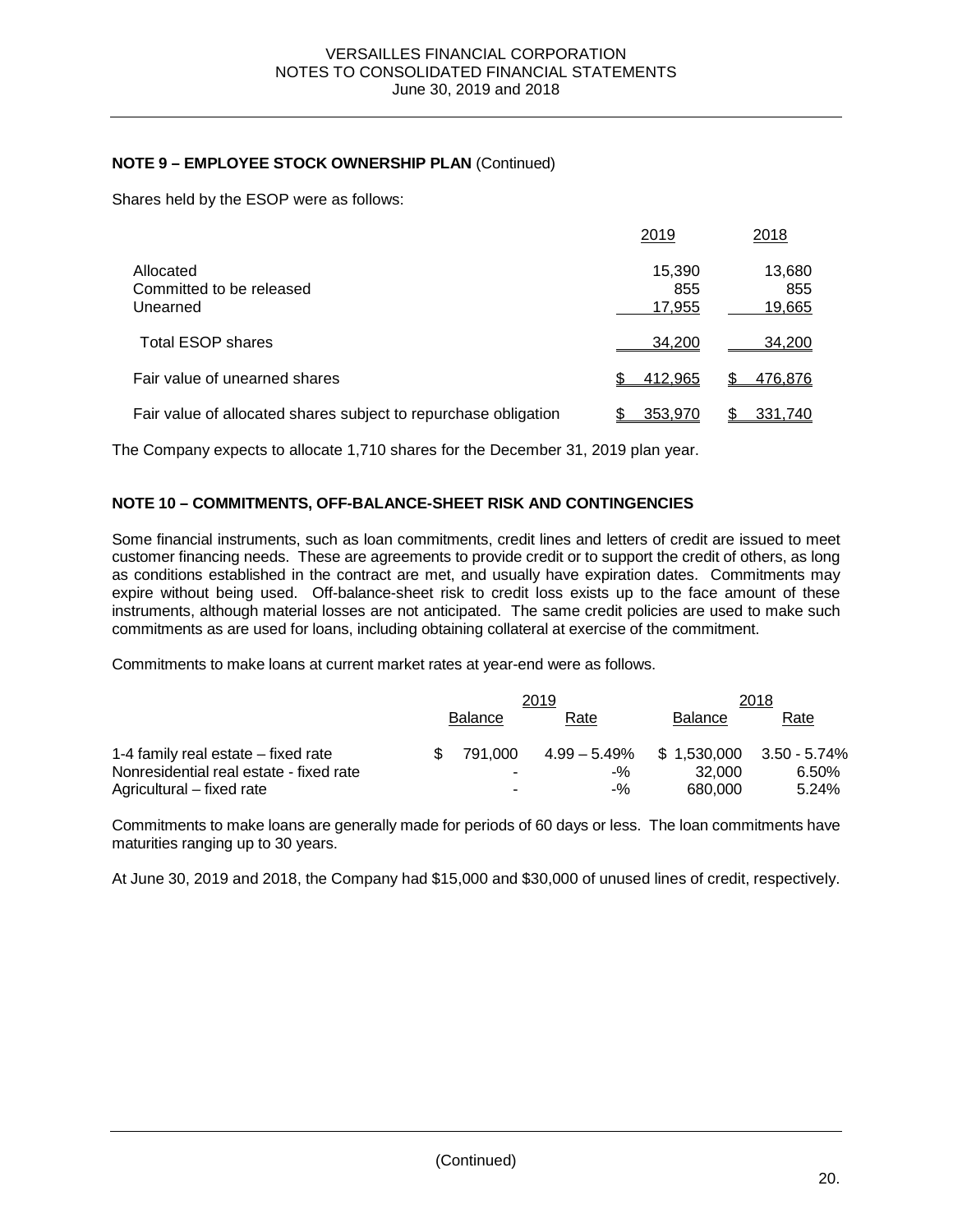#### **NOTE 11 – FAIR VALUE**

Fair value is the exchange price that would be received for an asset or paid to transfer a liability (exit price) in the principal or most advantageous market for the asset or liability in an orderly transaction between market participants on the measurement date. There are three levels of inputs that may be used to measure fair values:

Level 1 – Quoted prices (unadjusted) for identical assets or liabilities in active markets that the entity can access as of the measurement date.

Level 2 – Significant other observable inputs other than Level 1 prices such as quoted prices for similar assets or liabilities; quoted prices in markets that are not active; or other inputs that are observable or can be corroborated by observable market data.

Level 3 – Significant unobservable inputs that reflect a company's own assumptions about the assumptions that market participants would use in pricing an asset or liability.

There were no financial instruments measured at fair value on a recurring or non-recurring basis at June 30, 2019 or June 30, 2018. The carrying amounts and estimated fair values of financial instruments, not carried at fair value, at June 30, 2019 and 2018 are as follows:

|                                   |                 |      |                | Fair Value Measurements at          |      |            |   |                |
|-----------------------------------|-----------------|------|----------------|-------------------------------------|------|------------|---|----------------|
|                                   | Carrying        |      |                | June 30, 2019 Using:                |      |            |   |                |
|                                   | Value           |      | Level 1        | Level 2                             |      | Level 3    |   | <b>Total</b>   |
| <b>Financial assets</b>           |                 |      |                |                                     |      |            |   |                |
| Cash and cash equivalents<br>- \$ | 9,955,115       | - \$ | $9,955,115$ \$ |                                     | - \$ | - \$       |   | 9,955,115      |
| Interest bearing time deposits    | 1,000,000       |      |                | 1,077,000                           |      |            |   | 1,077,000      |
| Securities held to maturity       | 80,605          |      |                | 84.514                              |      |            |   | 84.514         |
| Loans, net of allowance           | 42,261,201      |      |                |                                     |      | 40,369,000 |   | 40,369,000     |
| <b>FHLB</b> stock                 | 397.500         |      | N/A            | N/A                                 |      | N/A        |   | N/A            |
| Accrued interest receivable       | 122.026         |      |                | 14.912                              |      | 107.114    |   | 122,026        |
| <b>Financial liabilities</b>      |                 |      |                |                                     |      |            |   |                |
| \$<br><b>Deposits</b>             | (39,268,915) \$ |      |                | $(23,292,895)$ \$ $(15,916,000)$ \$ |      | $\sim$     | S | (39, 208, 895) |
| <b>FHLB</b> advances              | (3,000,000)     |      |                | (3.059,000)                         |      |            |   | (3,059,000)    |
| Accrued interest payable          | (43, 579)       |      |                | (43, 579)                           |      |            |   | (43, 579)      |
|                                   |                 |      |                |                                     |      |            |   |                |

|                              | Fair Value Measurements at<br>June 30, 2018 Using:<br>Carrying |   |                |     |                          |    |                          |    |              |  |
|------------------------------|----------------------------------------------------------------|---|----------------|-----|--------------------------|----|--------------------------|----|--------------|--|
|                              | Value                                                          |   | Level 1        |     | Level 2                  |    | Level 3                  |    | Total        |  |
| <b>Financial assets</b>      |                                                                |   |                |     |                          |    |                          |    |              |  |
| Cash and cash equivalents    | 11,455,584                                                     | S | 11,455,584     | \$. | $\overline{\phantom{0}}$ | \$ | $\overline{\phantom{0}}$ | \$ | 11,455,584   |  |
| Securities held to maturity  | 112.747                                                        |   |                |     | 117,581                  |    |                          |    | 117.581      |  |
| Loans, net of allowance      | 41,695,783                                                     |   |                |     |                          |    | 41,338,000               |    | 41,338,000   |  |
| <b>FHLB</b> stock            | 397,500                                                        |   | N/A            |     | N/A                      |    | N/A                      |    | N/A          |  |
| Accrued interest receivable  | 127.748                                                        |   |                |     | 8,657                    |    | 119,091                  |    | 127,748      |  |
| <b>Financial liabilities</b> |                                                                |   |                |     |                          |    |                          |    |              |  |
| <b>Deposits</b>              | \$<br>$(39,800,572)$ \$                                        |   | (26, 524, 729) | \$  | $(13, 138, 271)$ \$      |    | ۰.                       | \$ | (39,663,000) |  |
| <b>FHLB</b> advances         | (3,000,000)                                                    |   |                |     | (2,941,000)              |    | ٠                        |    | (2,941,000)  |  |
| Accrued interest payable     | (19,630)                                                       |   |                |     | (19,630)                 |    |                          |    | (19.630)     |  |

The methods utilized to estimate the fair value of financial instruments at June 30, 2018 did not necessarily represent an exit price. In accordance with our adoption of ASU 2016-01 on July 1, 2018, the methods utilized to measure the fair value of financial instruments at June 30, 2019, represent exit prices.

While these estimates are based on management's judgment of the appropriate valuation factors, no assurance exists that, were the Company to have liquidated such items, the estimated fair values would necessarily have been realized. The estimated fair values should not be considered to apply to subsequent dates.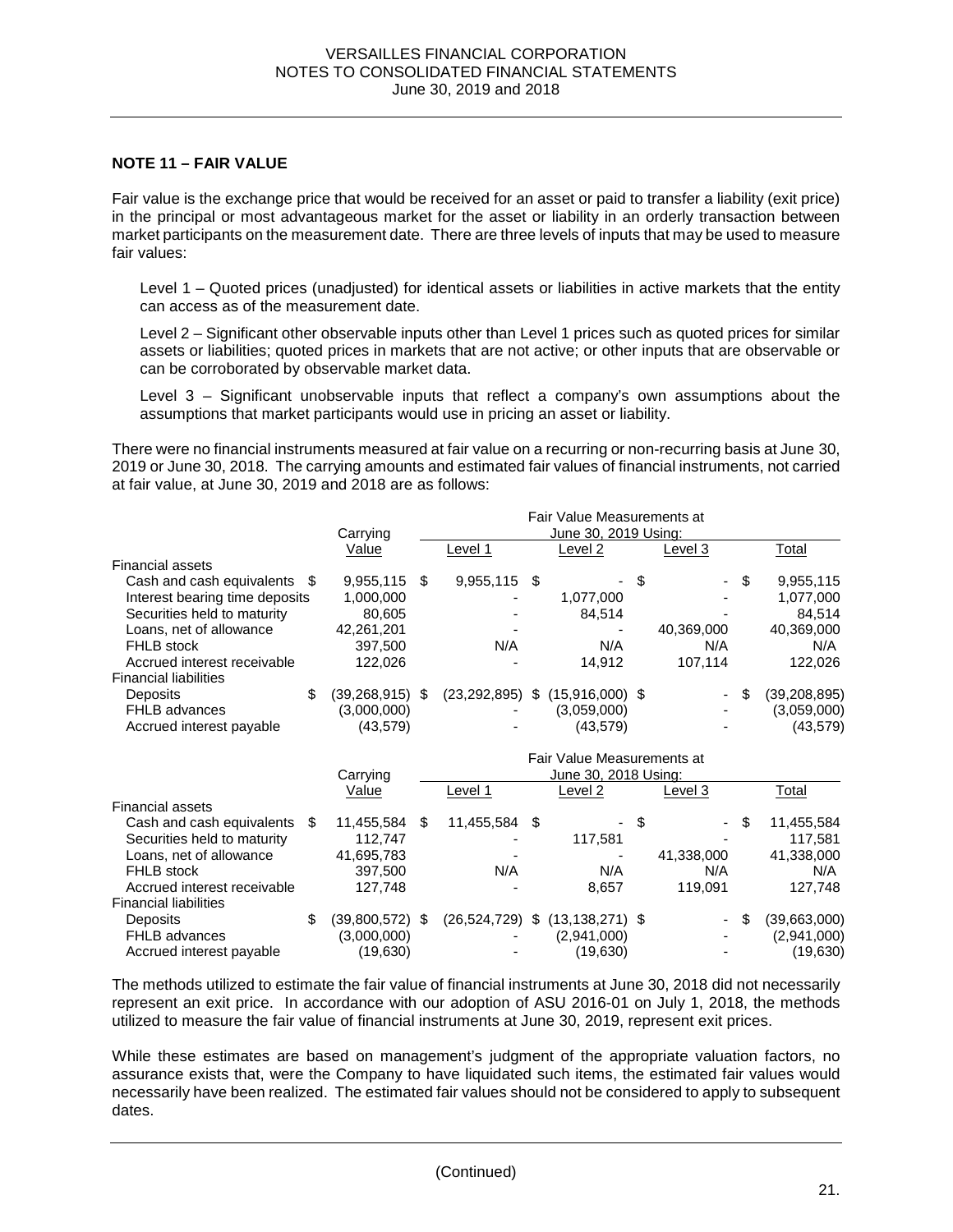#### **NOTE 12 – REGULATORY MATTERS**

The Association is subject to various regulatory capital requirements administered by the federal banking agencies. Capital adequacy guidelines and prompt corrective action regulations involve quantitative measures of assets, liabilities and certain off-balance-sheet items calculated under regulatory accounting practices. Capital amounts and classifications are also subject to qualitative judgments by the regulators. Failure to meet capital requirements can initiate regulatory action. Management believes as of June 30, 2019, the Association meets all capital adequacy requirements to which it is subject.

Prompt corrective action regulations provide five classifications: well-capitalized, adequately capitalized, undercapitalized, significantly undercapitalized and critically undercapitalized, although these terms are not used to represent overall financial condition. If adequately capitalized, regulatory approval is required to accept brokered deposits. If undercapitalized, capital distributions are limited, as is asset growth and expansion, and capital restoration plans are required. At June 30, 2019 and 2018, the most recent regulatory notifications categorized the Association as well capitalized under the regulatory framework for prompt corrective action. There are no conditions or events since that notification that management believes have changed the institution's category.

Basel III Capital Rules became effective for the Association on January 1, 2015 and certain provisions are subject to a phase-in period. The implementation of the capital conservation buffer began on January 1, 2016 at the 0.625% level and be phased in over a four-year period (increasing by that amount on each subsequent January 1, until it reaches 2.50% on January 1, 2019). The conservation buffer at June 30, 2019 and 2018 was 2.50% and 1.875%. The Basel III Capital Rules also provide for a "countercyclical capital buffer" that is applicable to only certain covered institutions and does not have any current applicability to the Association. The aforementioned capital conservation buffer is designed to absorb losses during periods of economic stress. Banking institutions with a ratio of Common Equity Tier 1 capital to risk-weighted assets above the minimum but below the conservation buffer (or below the combined capital conservation buffer and countercyclical capital buffer, when the latter is applied) will face constraints on dividends, equity repurchases and compensation based on the amount of the shortfall.

At year-end, the Association's actual capital levels and minimum required levels were as follows. The capital consolidation buffer is excluded from the adequately capitalized risk-based ratios.

|                                                  | Actual<br>Amount | Ratio | For Capital<br><b>Adequacy Purposes</b><br>Amount | Ratio<br>(Dollars in thousands) | To Be Well<br>Capitalized Under<br><b>Prompt Corrective</b><br>Amount | <b>Action Regulations</b><br>Ratio |
|--------------------------------------------------|------------------|-------|---------------------------------------------------|---------------------------------|-----------------------------------------------------------------------|------------------------------------|
| June 30, 2019                                    |                  |       |                                                   |                                 |                                                                       |                                    |
| Total capital (to risk-weighted assets)          | \$<br>11,548     | 36.3% | \$2,542                                           | 8.0%                            | \$<br>3,178                                                           | 10.0%                              |
| Common equity Tier 1 capital (to risk-           |                  |       |                                                   |                                 |                                                                       |                                    |
| weighted assets)                                 | 11,293           | 35.5  | 1,430                                             | 4.5                             | 2,066                                                                 | 6.5                                |
| Tier I (core) capital (to risk-weighted assets)  | 11,293           | 35.5  | 1,907                                             | 6.0                             | 2,542                                                                 | 8.0                                |
| Tier I (core) capital (to adjusted total assets) | 11,293           | 20.6  | 2,198                                             | 4.0                             | 2,748                                                                 | 5.0                                |
| June 30, 2018                                    |                  |       |                                                   |                                 |                                                                       |                                    |
| Total capital (to risk-weighted assets)          | \$<br>10,975     | 34.5% | \$2,542                                           | 8.0%                            | \$<br>3,177                                                           | 10.0%                              |
| Common equity Tier 1 capital (to risk-           |                  |       |                                                   |                                 |                                                                       |                                    |
| weighted assets)                                 | 10.720           | 33.7  | 1.430                                             | 4.5                             | 2.065                                                                 | 6.5                                |
| Tier I (core) capital (to risk-weighted assets)  | 10,720           | 33.7  | 1,906                                             | 6.0                             | 2,542                                                                 | 8.0                                |
| Tier I (core) capital (to adjusted total assets) | 10,720           | 19.4  | 2.208                                             | 4.0                             | 2,761                                                                 | 5.0                                |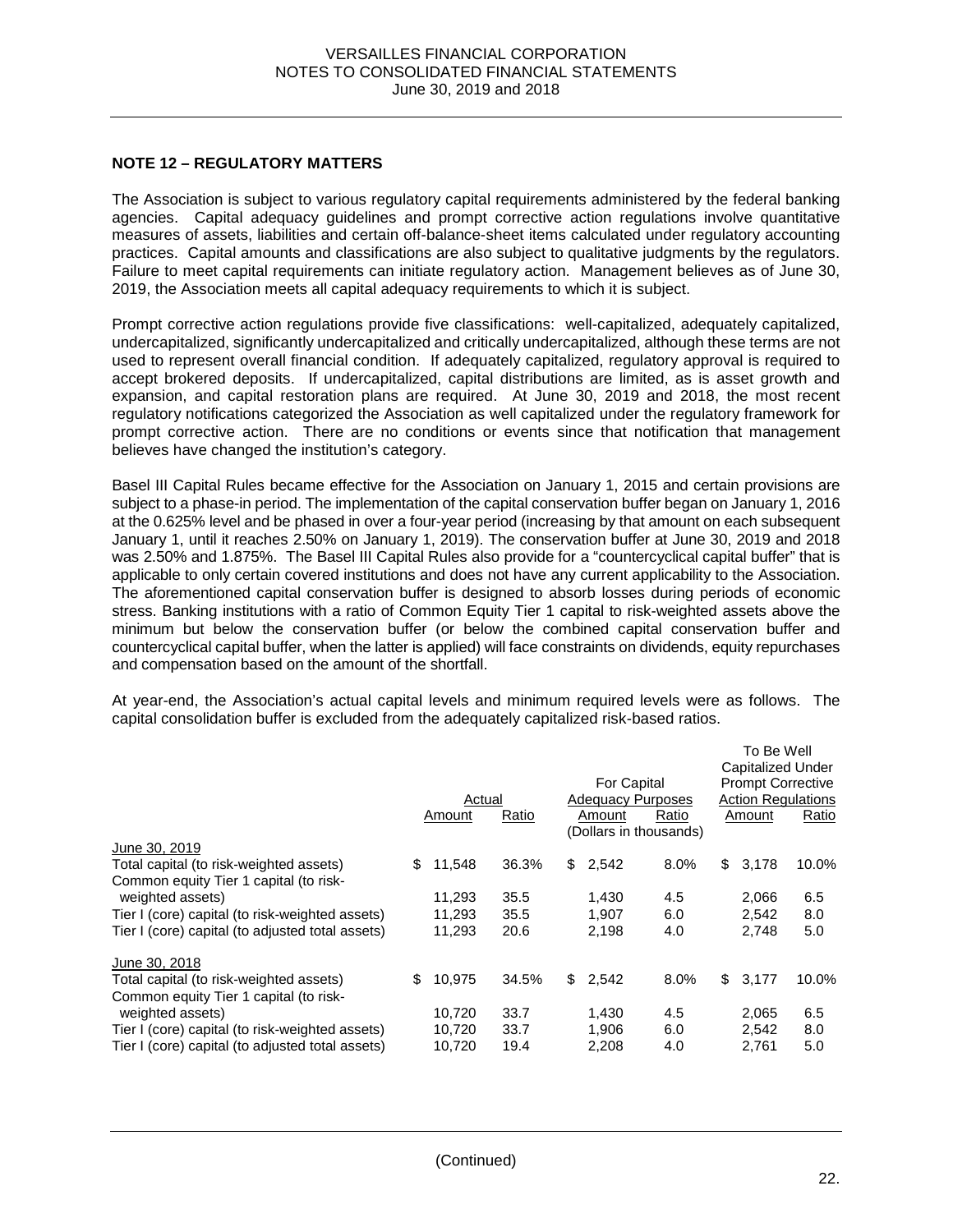# **NOTE 12 – REGULATORY MATTERS** (Continued)

The Qualified Thrift Lender test requires at least 65% of assets to be maintained in housing-related finance and other specified areas. If this test is not met, limits are placed on growth, branching, new investments and FHLB advances, or the Company must convert to a commercial bank charter. Management believes that this test is met.

The Association converted from a mutual to a stock institution, and a "liquidation account" was established at \$7,378,641, which was net worth reported in the conversion prospectus. The liquidation account represents a calculated amount for the purposes described below, and it does not represent actual funds included in the consolidated financial statements of the Company. Eligible depositors who have maintained their accounts, less annual reductions to the extent they have reduced their deposits, would receive a distribution from this account if the Company liquidated. Dividends may not reduce shareholders' equity below the required liquidation account balance.

### **NOTE 13 – EARNINGS PER SHARE**

The two-class method is used in the calculation of basic earnings per share. Under the two-class method, earnings available to common shareholders for the period are allocated between common shareholders and participating securities according to dividends declared (or accumulated) and participation rights in undistributed earnings. The factors used in the earnings per share computation follow:

|                                                    |   | 2019     |   | 2018            |
|----------------------------------------------------|---|----------|---|-----------------|
| Basic                                              |   |          |   |                 |
| Net income available to common shareholders        | S | 470.461  | S | 231,197         |
| Less: Income allocated to participating securities |   | (1,721)  |   | (301)           |
| Net income allocated to common shareholders        |   | 468.740  |   | 230,896         |
| Weighted average common shares                     |   |          |   |                 |
| outstanding including participating securities     |   | 388,472  |   | 387,659         |
| Less: Average unearned participating securities    |   | (1,211)  |   | (504)           |
| Less: Average unallocated ESOP shares              |   | (18,810) |   | <u>(20,520)</u> |
| Weighted average shares                            |   | 368,457  |   | 366.635         |
| Basic and diluted earnings per common share        |   | 1.27     |   | 0.63            |